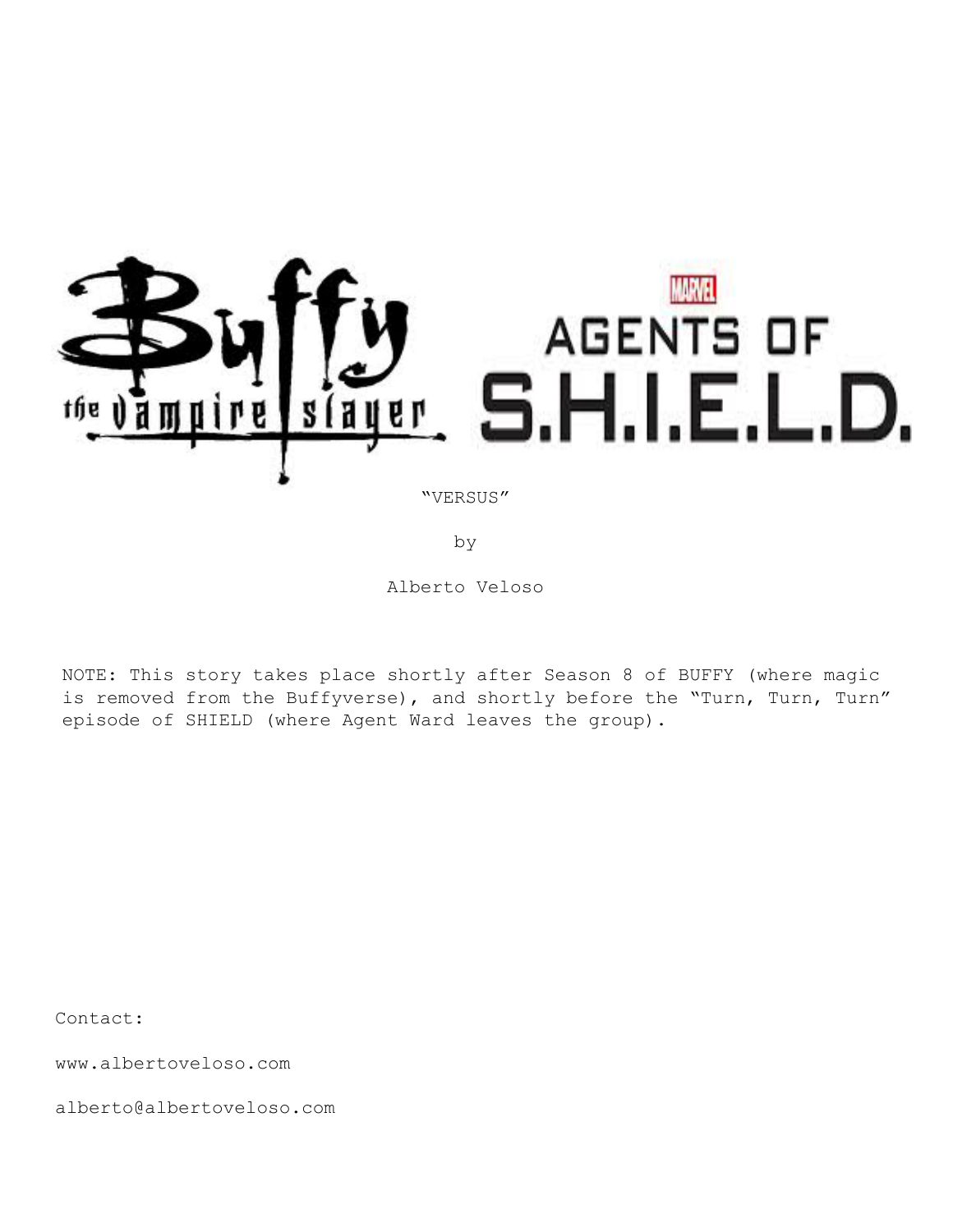# BUFFY THE VAMPIRE SLAYER / AGENTS OF S.H.I.E.L.D.

## "VERSUS"

#### TEASER

INT. ALIEN ARENA - DAY

BUFFY SUMMERS and AGENT GRANT WARD are in the heat of battle in the middle of a strange alien arena. Buffy is holding her scythe, which she swings at Ward, barely missing his torso as he jumps out of the way.

Ward responds with a right hook and a jab.

Buffy tries a front kick, but Ward manages to grab her leg mid-air and push Buffy to the ground.

Ward is standing over her.

# WARD

I'm a specialist, Buffy. I was trained to make the hard play. But you... Slayer or not, this isn't some vampire you're killing. Do you really think you have it in you?

Buffy swings her leg and sweep kicks Ward, knocking him to the floor.

Buffy bounces back up on her feet and stands over Ward.

#### BUFFY

Well, I once stabbed my boyfriend and sent him to a hell dimension for a thousand years.

WARD Okay, so maybe you do have it in you.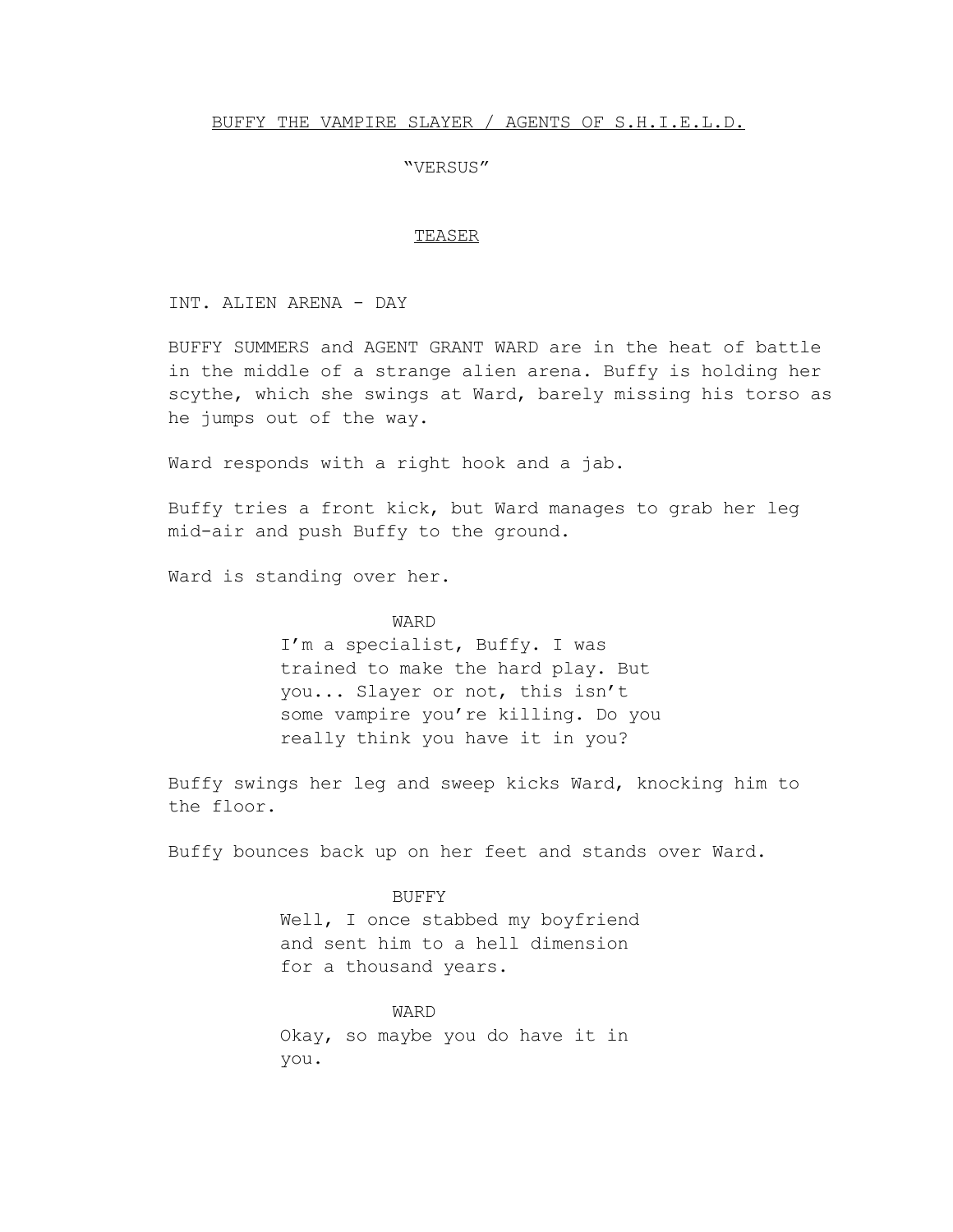Ward jumps back on his feet and the fight resumes. Above them, a mysterious figure watches the fight in silence from a second floor crevice-like space.

Below, Buffy lands a punch.

And another!

Ward is barely hanging on.

As the third punch is coming toward him, Ward uses the momentum to swing Buffy around and grab hold of her from behind.

> BUFFY You know what the worst part of all this is?

## WARD

What's that?

Buffy headbutts Ward, sending him crashing to the ground.

#### BUFFY

I thought you were kinda cute.

Ward is bleeding from his nose and exhausted. He looks up at Buffy from the floor.

# WARD

Finish it.

Buffy lifts her scythe in the air and hesitates, just for a moment.

Then the blade comes down.

#### END TEASER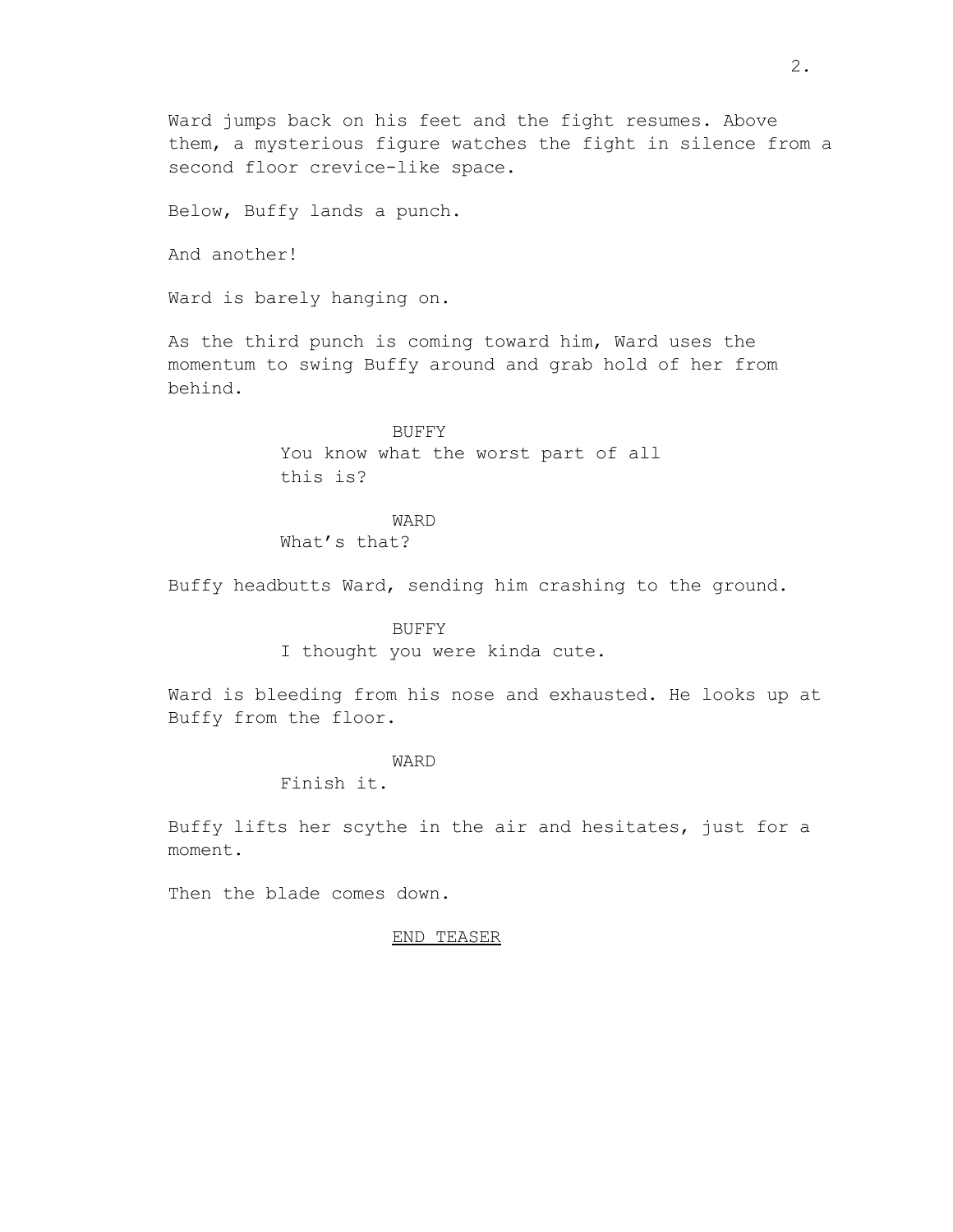#### ACT ONE

EXT. APARTMENT BUILDING - NIGHT - EARTH 0623 (THE BUFFYVERSE)

Hours earlier. Establishing Shot of Xander and Dawn's apartment building on what seems like your typical Sunday night. The light of a TV flickers in one of the windows.

> BUFFY (Overlap from following scene) I should be patrolling.

INT. APARTMENT BUILDING - CONTINUOUS

XANDER, Buffy, and DAWN are on the couch watching THE OUTSIDERS. Buffy and Dawn look bored beyond belief, but Xander is visibly excited.

> XANDER Patrolling, schmuling. Vamps and ghouls can wait. Movie culture comes first.

Xander excitedly mouthes the words on the screen.

XANDER (CONT'D) "You can't win. You know that, don't you? It doesn't matter if you whip us, you'll still be where you were before, at the bottom. And we'll still be the lucky ones at the top with all the breaks. It doesn't matter. Greasers will still be Greasers and Socs will still be Socs. It doesn't matter."

DAWN Xander, why are we watching this? It's like a million years old.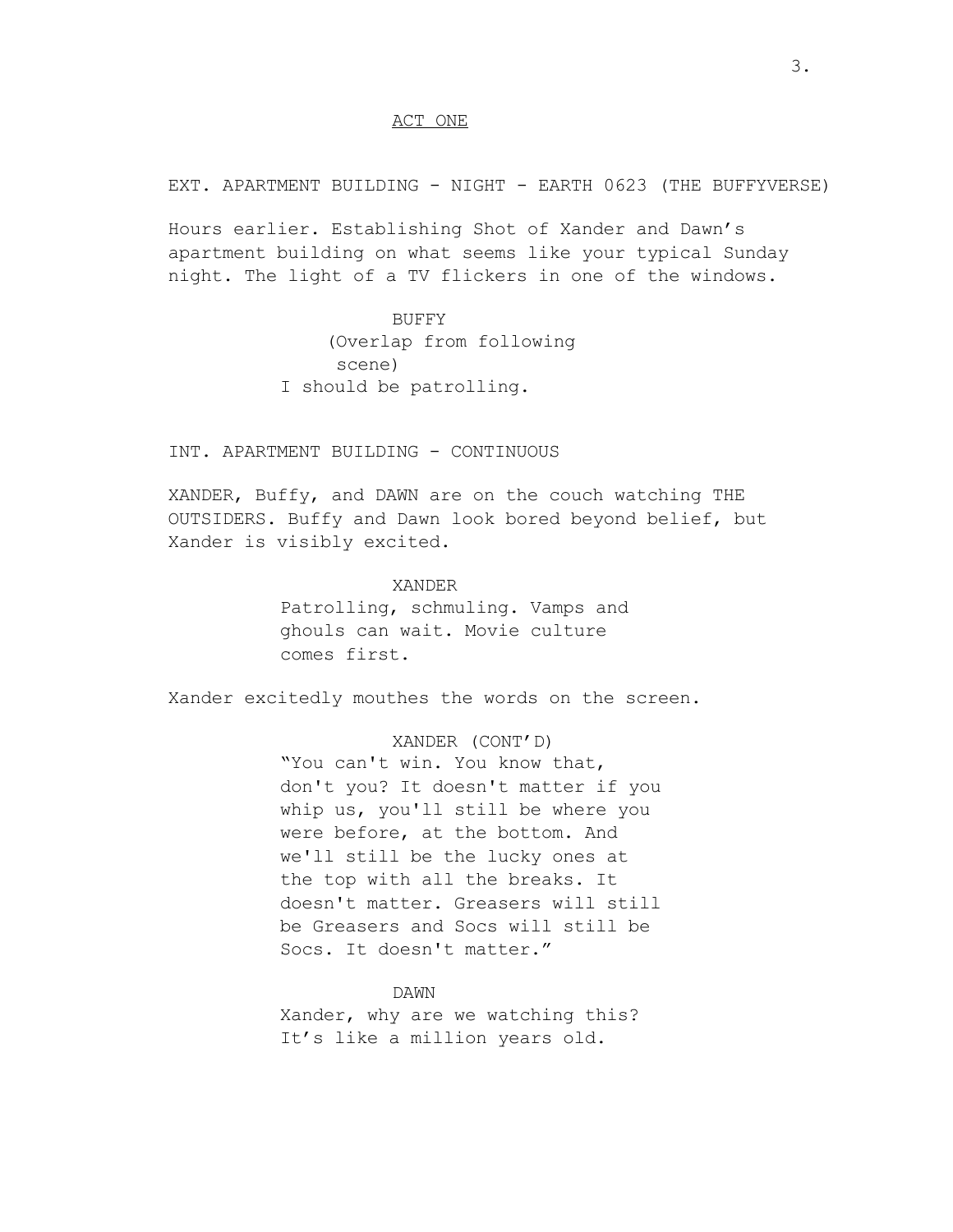# XANDER

What? It's a classic! Never again will such greats be assembled in one film: The Cruise, The Bacon, The Swayze.

BUFFY The remote. As in give it to me.

Buffy holds out her hand.

XANDER I think the Summer sisters are greatly in need of a filmtervention.

Buffy scowls.

BUFFY Remote. Now. I know Kung Fu.

XANDER Point taken and abided.

Xander hands Buffy the remote. Dawn is suddenly nervous.

#### DAWN

(Pointing at the TV) Uh, Xander. Is that supposed to happen?

The others look over to see that the television is glowing with a strange blue light.

> XANDER Definitely not part of the theatrical version. Maybe it's a Blue-ray extra.

The light forms into a floating ball above the TV. Xander and Dawn are concerned, but Buffy is staring at it hypnotically, as if mesmerized. She stands up and reaches out to it.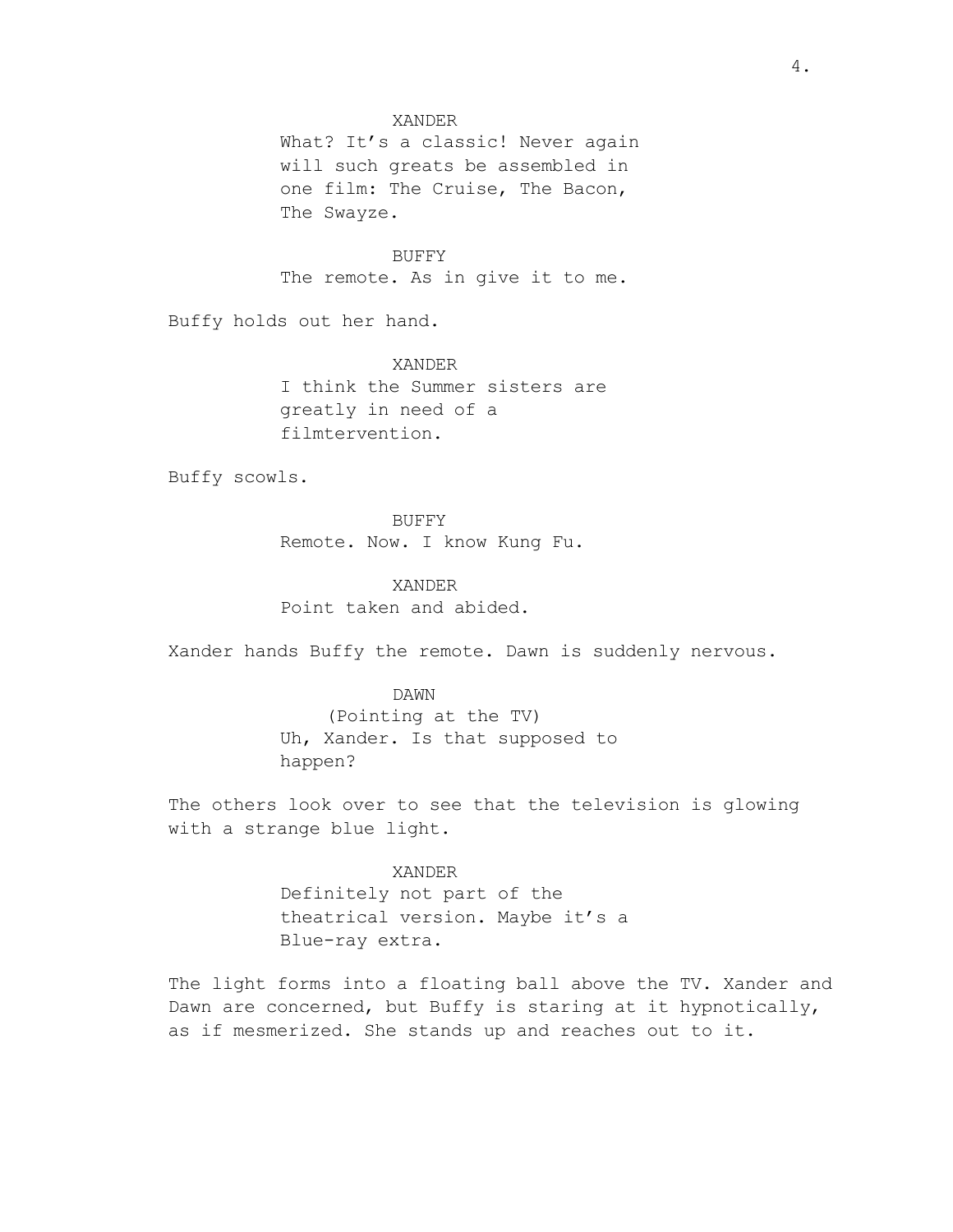XANDER (CONT'D) Um, Buffy, maybe touching the eerie blue light isn't such a good idea.

Buffy ignores them and keeps reaching forward.

#### DAWN

Buffy!

She touches it.

FLASH TO BLUE...

EXT. AZTEC TEMPLE - DAY - EARTH 0718 (THE S.H.I.E.L.D.VERSE)

Establishing Shot of an Aztec temple deep in the heart of a Mexican jungle. A cluster of militia soldiers surround the entrance to the temple, shooting into it.

> SKYE (Overlap from following scene) Every time. Every single time.

INT. AZTEC TEMPLE - DAY

Caulson's S.H.I.E.L.D. unit are taking cover within a temple chamber. The three fighters (CAULSON, Ward, and MAY) are on their feet, shooting back at the soldiers. Ducking out of the way are the non-military members of the unit: SKYE, Simmons, and Fitz.

> WARD (Responding to Skye) What's that now?

SKYE Shooting. Why do all of our missions involve so much shooting?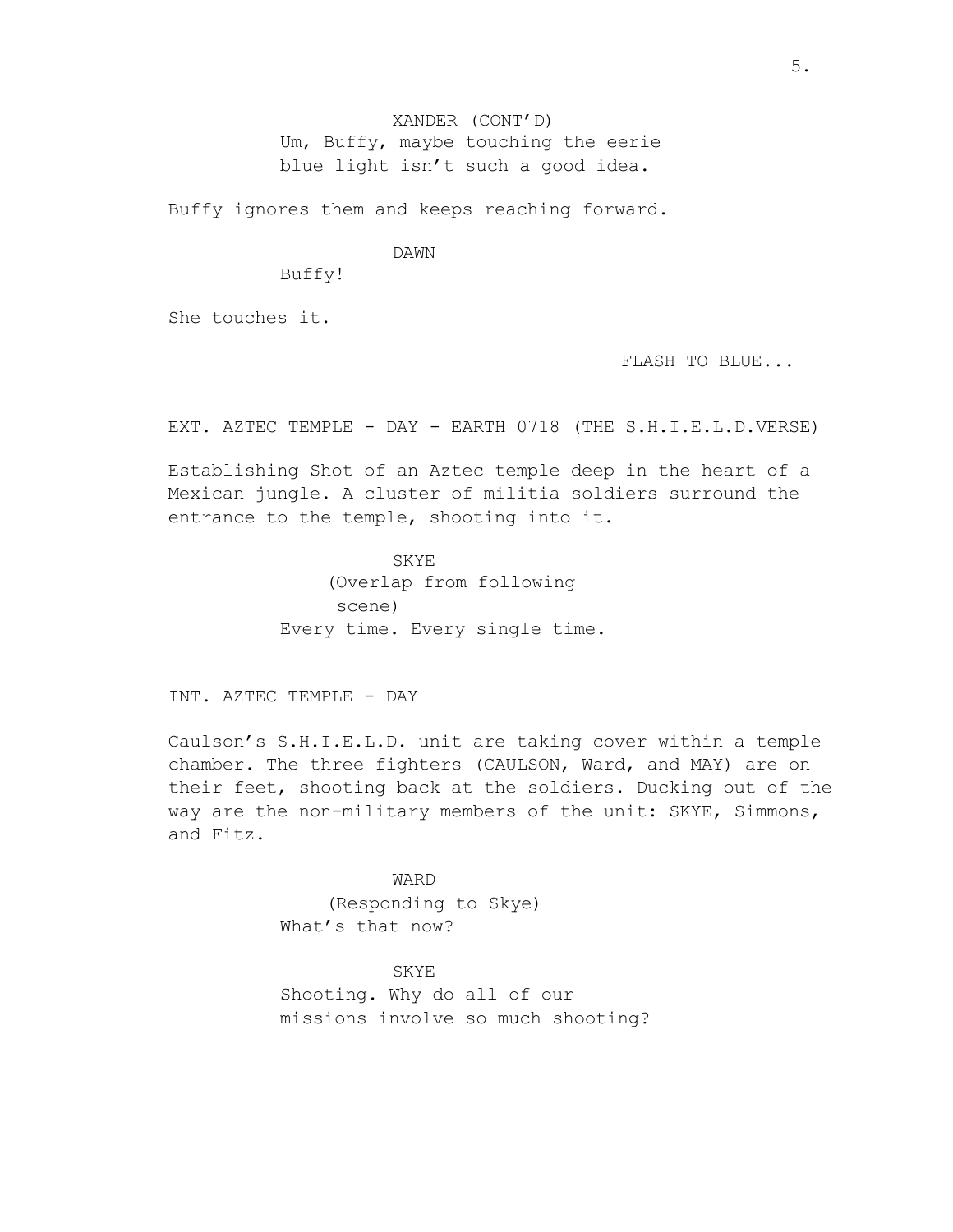WARD I'd chalk it up to poor gun control laws.

MAY (Re: Gun) I'm out. Need a clip.

Ward gives her a magazine clip, and May resumes shooting.

CAULSON (To Simmons & Fitz) Don't suppose either one of you have a plan to get out of here?

SIMMONS & FITZ (Simultaneously) Us?

CAULSON Well, you are the geniuses.

Bullets bounce off a nearby wall.

SKYE (Frustrated) Always with the shooting!

Suddenly, the room fills with blue light and the same mysterious ball appears between the S.H.I.E.L.D. unit and the militia.

> SKYE (CONT'D) Okay, well, that's different.

CAULSON (To the scientists) Theories?

SIMMONS

I got zilch.

FITZ

And nada.

Ward, mesmerized, moves toward the light.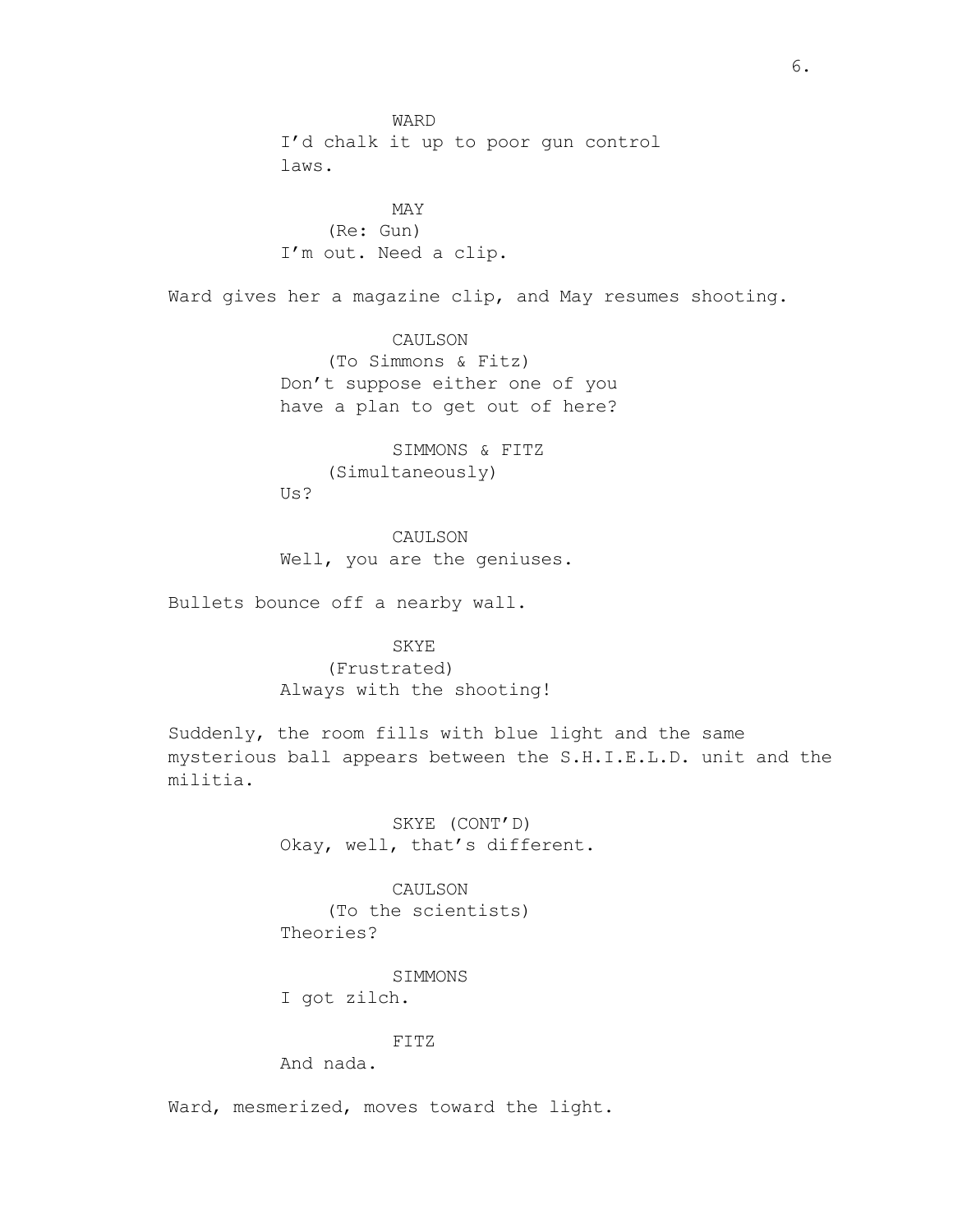7.

SKYE

Ward?

Bullets fly by Ward, barely missing him.

CAULSON Agent Ward, get back here. That's an order!

Ward reaches out and touches the ball.

FLASH TO BLUE...

BLACK SCREEN

Complete darkness. We can hear only voices.

XANDER

Are we dead?

BUFFY

No.

XANDER How do you know?

BUFFY Cause I've died before. (a beat) Twice.

XANDER Oh, right.

WILLOW Buffy, is that you?

BUFFY Willow? What are you doing here?

SPIKE And where the bloody hell is here?

BUFFY

Spike?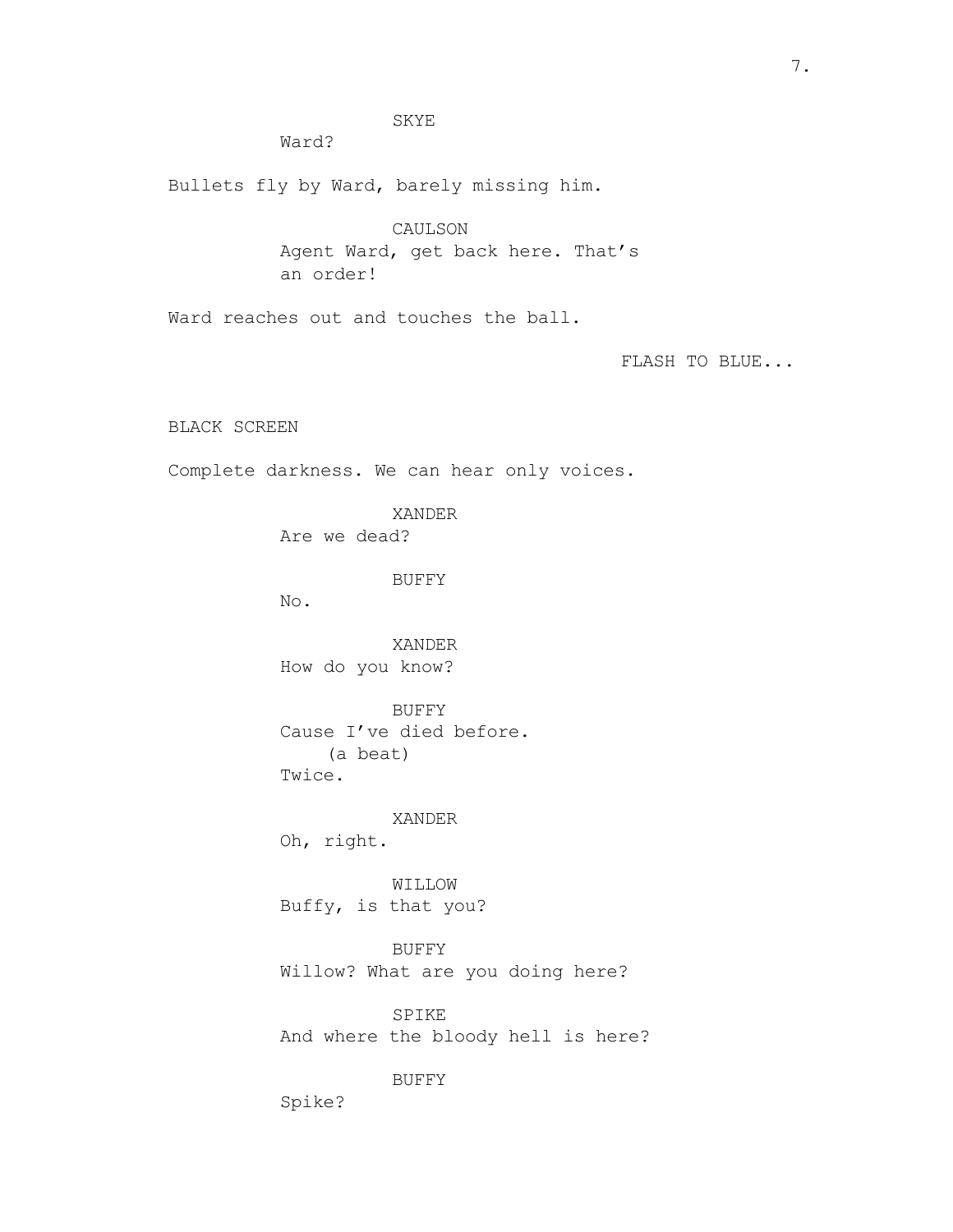SKYE Who the hell are Spike and Buffy?

DAWN Who just said that?

# MAY

Stay quiet, Skye. Until we know what we're dealing with.

#### SKYE

Seriously?

## CAULSON

Standard operating procedure for low visibility hostile intrusions.

## SKYE

We have a standard procedure for that?

MAY Skye. Shut. Up.

## XANDER

Um, you know we can hear you, right?

# DAWN

Maybe we should be quiet too, you know. Standard procedure and all that.

BUFFY Okay, then. We'll all just stand here. Quietly. (a beat) In the dark.

A silent moment passes, broken only by a loud...

SIMMONS OUCH! Someone just stepped on my foot.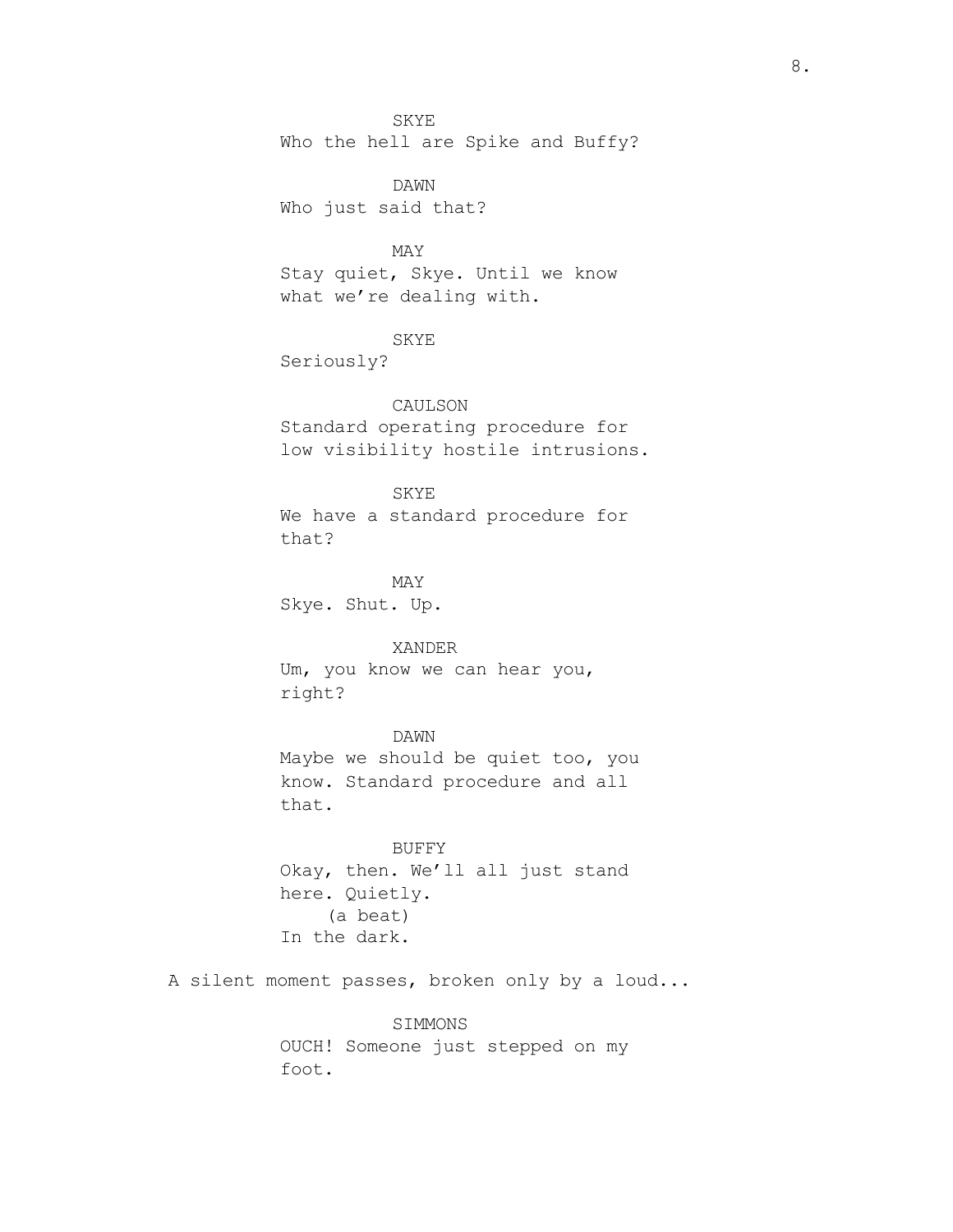Silence once again, for a moment, and then...

# FITZ

# That was me. Sorry.

The lights finally flash on and they can see they are in a...

### INT. ALIEN ARENA - DAY

The arena is circular and wide, with slick black walls all around it. At the top, just under the ceiling, is a row of television screens surrounding the whole arena except for one spot, where there's an open crevice-like space.

#### WILLOW

Well, at least now we can see where we don't know where are.

DAWN (Looking around) Whoa.

SKYE What is this place?

### MAY

(To Spike) And more importantly, who the hell are you?

The Buffy crew gathers together, as does the S.H.I.E.L.D. Unit. The two groups stand across from each other.

Spike gets in May's face.

SPIKE We were just about to ask you the same thing, luv. How do we know you're not the ones who brought us here?

MAY Cause we're here too, blondie. Think it through.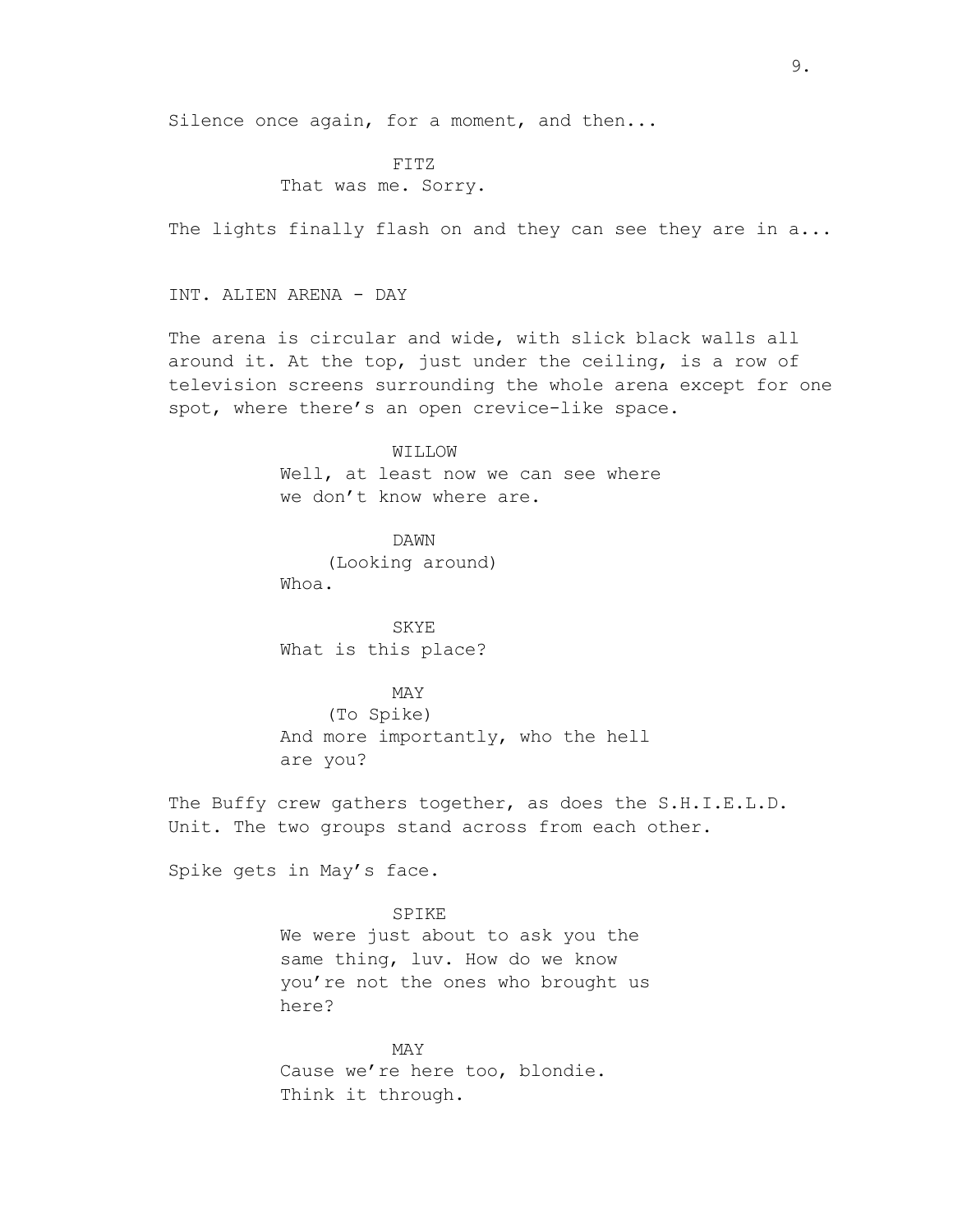(Insulted) Blondie?

Xander steps in between them.

#### XANDER

Whoa, whoa, fangs down, people. We're all in the same strange, alien boat.

#### BUFFY

He's right. Distrust isn't going to help anything, so we'll go first. I'm Buffy. I'm a vampire slayer. This is Spike, Willow, Xander, and my little sister Dawn.

# DAWN

(To Xander) Why does she always have to mention the little sister part?

XANDER Wallow later, sweetie.

FITZ Vampire slayer? Seriously?

BUFFY

Yes.

SKYE And your name's really Buffy?

# BUFFY

(Tying not to get offended) Okay, then. We told you ours, now you tell us yours.

# CAULSON

I'm Special Agent Caulson of S.H.I.E.L.D. These are Agents Ward, May, Simmons, Fitz, and Skye.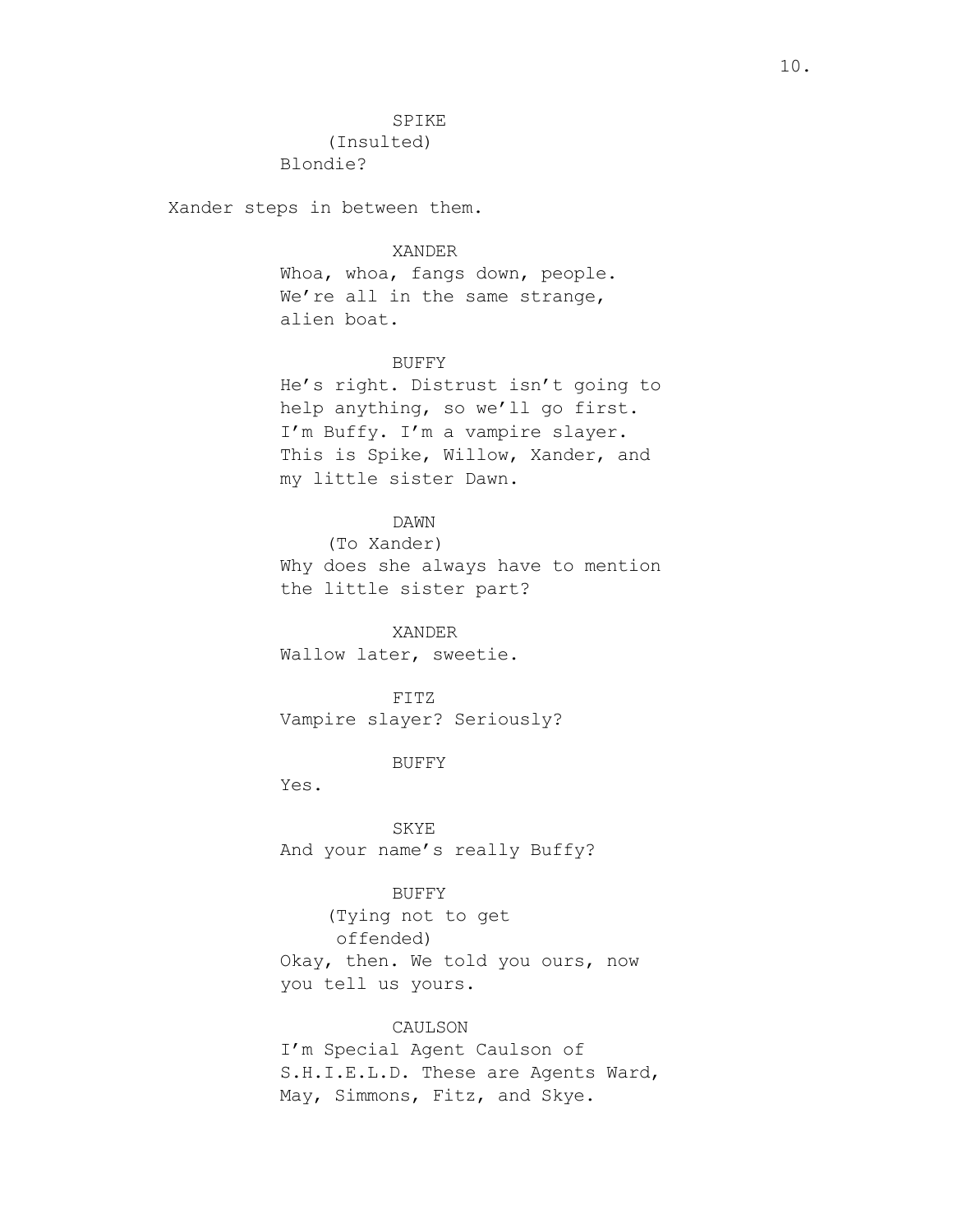WILLOW S.H.I.E.L.D.? Is that supposed to mean something?

WARD (Incredulous) You've never heard of S.H.I.E.L.D.?

WILLOW Hmm. Smug much.

WARD (To Buffy's group) None of you have?

They all shake their heads.

CAULSON There's something, or someone, at work here.

# SIMMONS

And it's definitely not from Earth. Maybe not even our dimension.

The scientists are examining the walls of the arena. Fitz is taking readings with one of his pocket-sized analyzing devices.

> FITZ These designs, they're not like anything we've ever seen before.

XANDER (Noticing their British accents) Cool accents. Authentic? Or hardcore Harry Potter fans?

CAULSON I need options, people.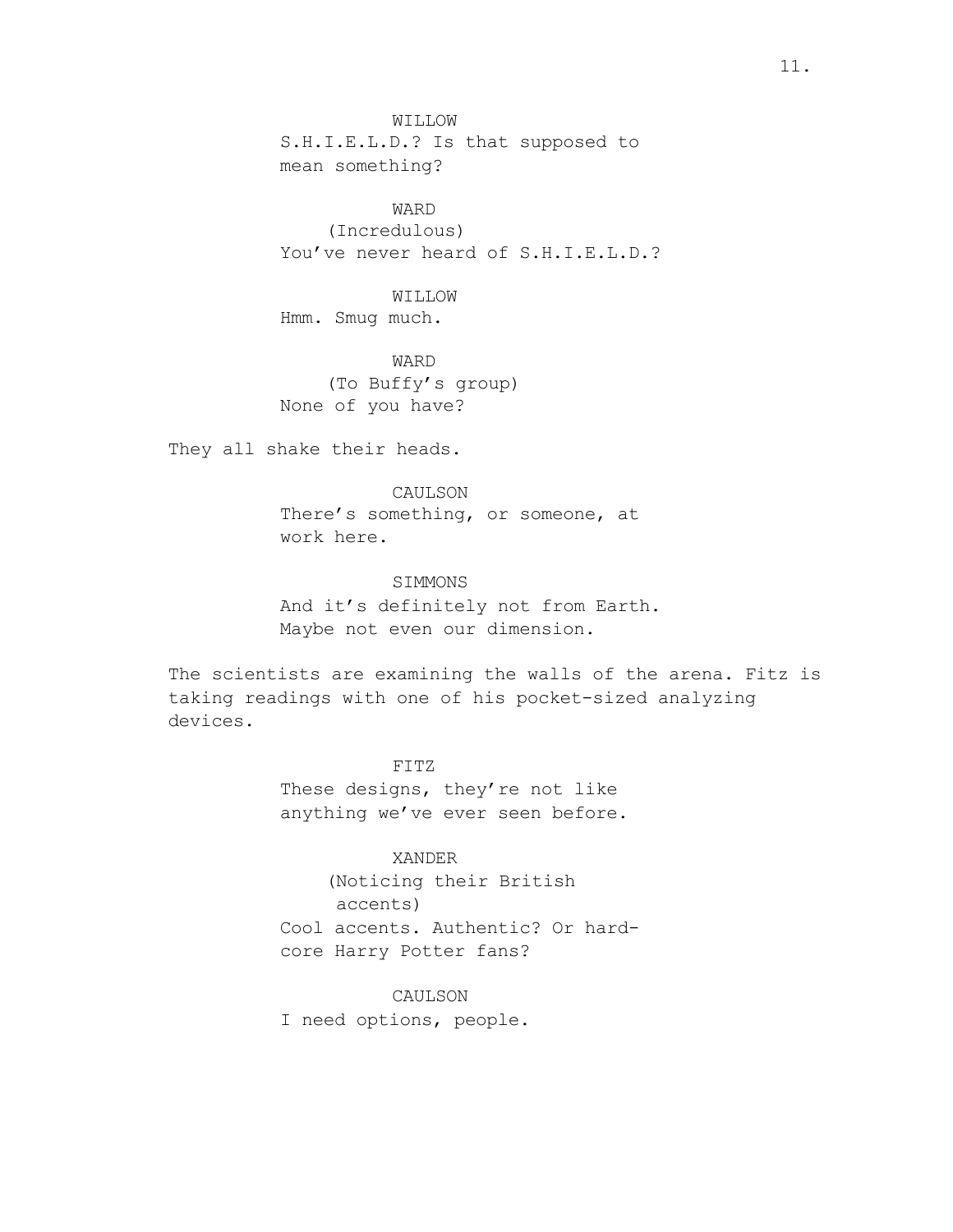SPIKE I say we sit tight. The badies always show up sooner or later.

MAY Do nothing. That's your plan?

## SPIKE

Gotten me this far in life, and believe me, luv, it's been a long life.

Suddenly, a blue light flashes in the open crevice above them, and THE GRANDMASTER appears above. The Grandmaster is a tall, blue humanoid alien with white hair. He's dressed in a long golden robe, which is meant to express regalness, but instead screams pomposity.

## GRANDMASTER

I am the Grandmaster.

SPIKE (To May) See. Told you he'd show up.

# GRANDMASTER

And you have been selected to represent your dimensions in the Contest of Champions.

## SKYE

Contest of Champions? Seriously?

#### XANDER

That is literally the cheesiest name he could have come up with.

# GRANDMASTER

Buffy Summers and Grant Ward were chosen as the defenders of their dimensions.

BUFFY (Sarcastic) Lucky us.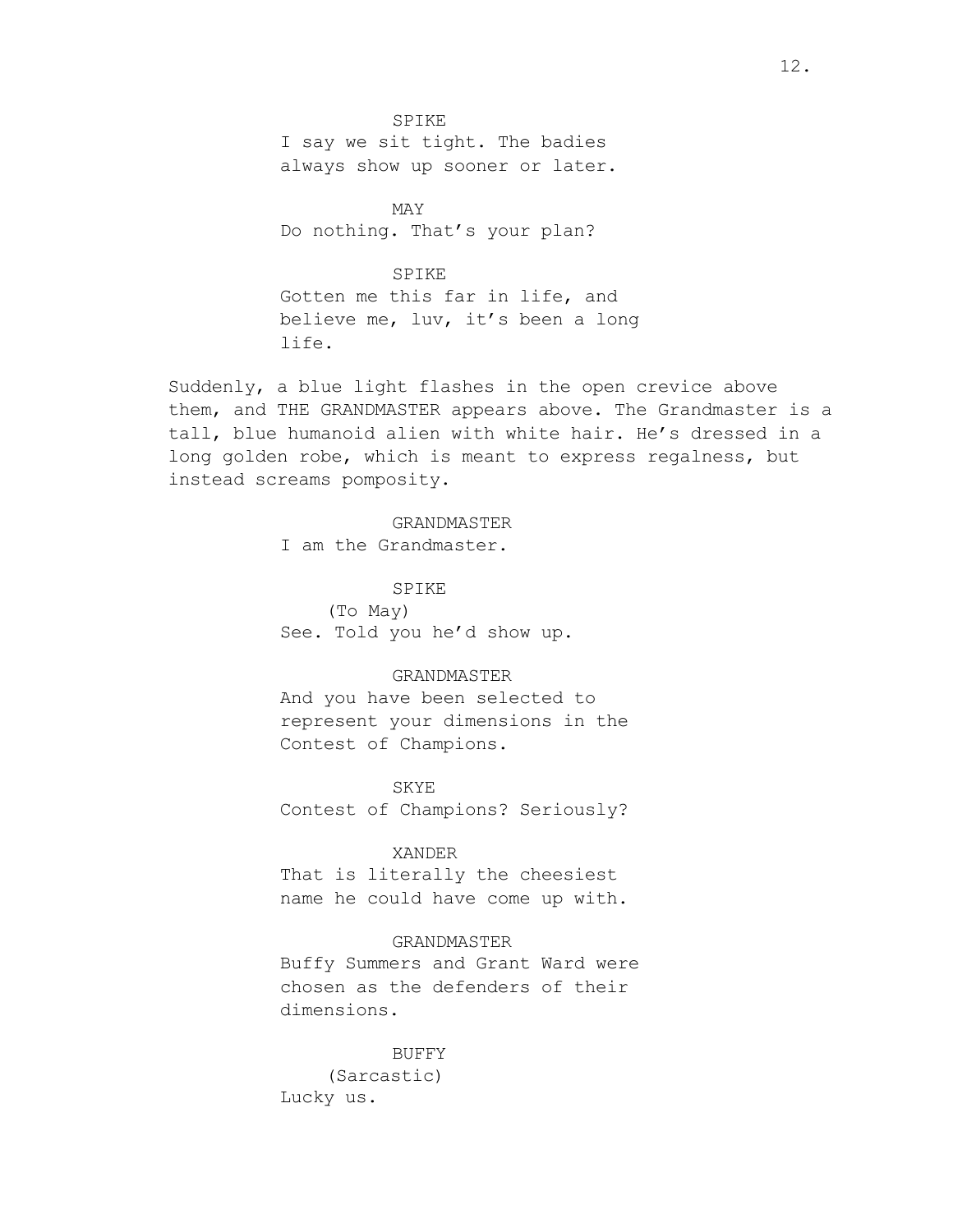# GRANDMASTER

I searched through their minds and brought forth their most trusted allies to assist them.

# WILLOW

(Even more sarcastic) Lucky us.

#### SKYE

Suddenly, I miss all the gunfights and the shooting.

#### GRANDMASTER

A participant from each dimension will compete in battle until a contestant is killed or rendered unconscious.

#### XANDER

If those are the only two options, I vote for unconscious.

### GRANDMASTER

The contest will continue until a victor is decided. In which case, the champions will be returned to their dimensions.

#### BUFFY

Okay, I'll bite. What happens to the losers?

# GRANDMASTER

The defeated, along with their home dimensions, will be obliterated from existence.

## WARD

That's not good.

#### BUFFY

That is sooo not good.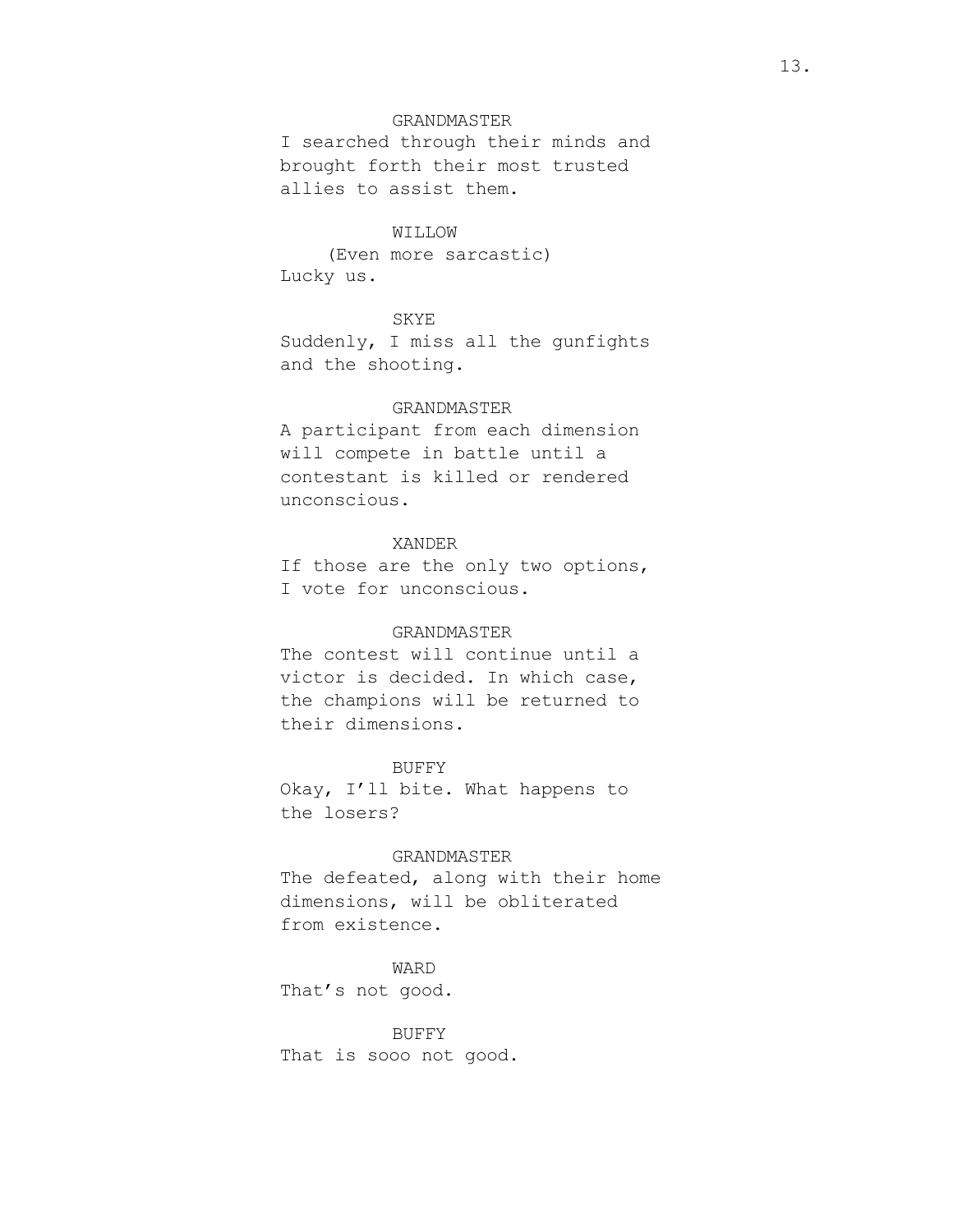END OF ACT ONE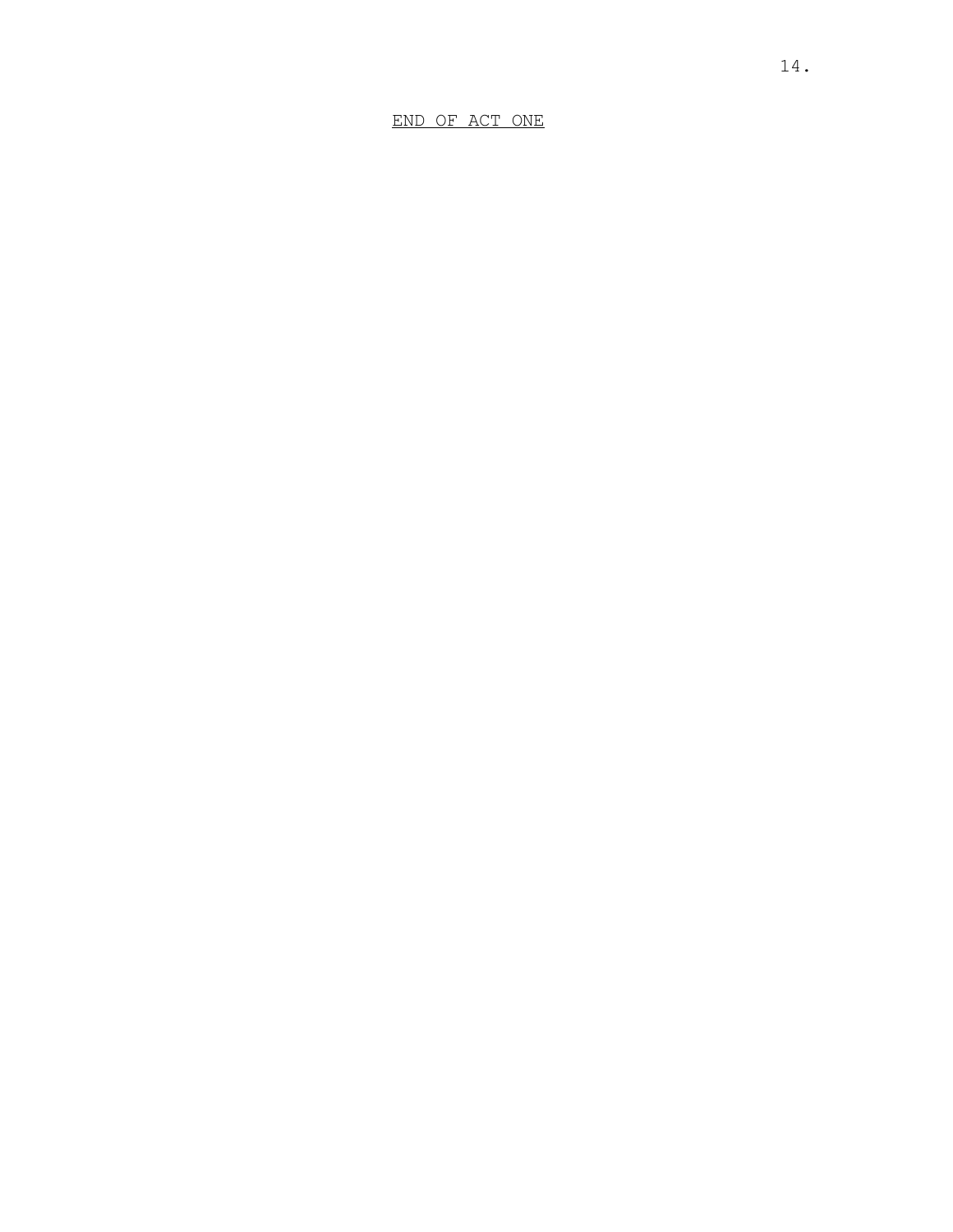## ACT TWO

INT. ALIEN ARENA - DAY

The Grandmaster raises his hands, which are glowing with energy.

> GRANDMASTER Let the games commence.

# CAULSON Now wait just  $a$  --

Caulson and Spike vanish in a flash of blue light, only to reappear in...

INT. HELL'S BREW - NIGHT - THE BUFFYVERSE

They materialize right smack in the middle of a bar not unlike any other, full of beer drafts and neon signs. The only difference is that this bar caters to the ghoulish and undead, and it happens to be one of Spike's favorite watering holes.

> CAULSON (Finishing sentence) --Minute.

SPIKE Looks like we're up first. And I've got the home turf advantage.

Spike grabs someone's drink off their table and takes a swig.

CAULSON We don't have to do this.

SPIKE Why so shy? I know a killer when I smell one. There's blood on those hands.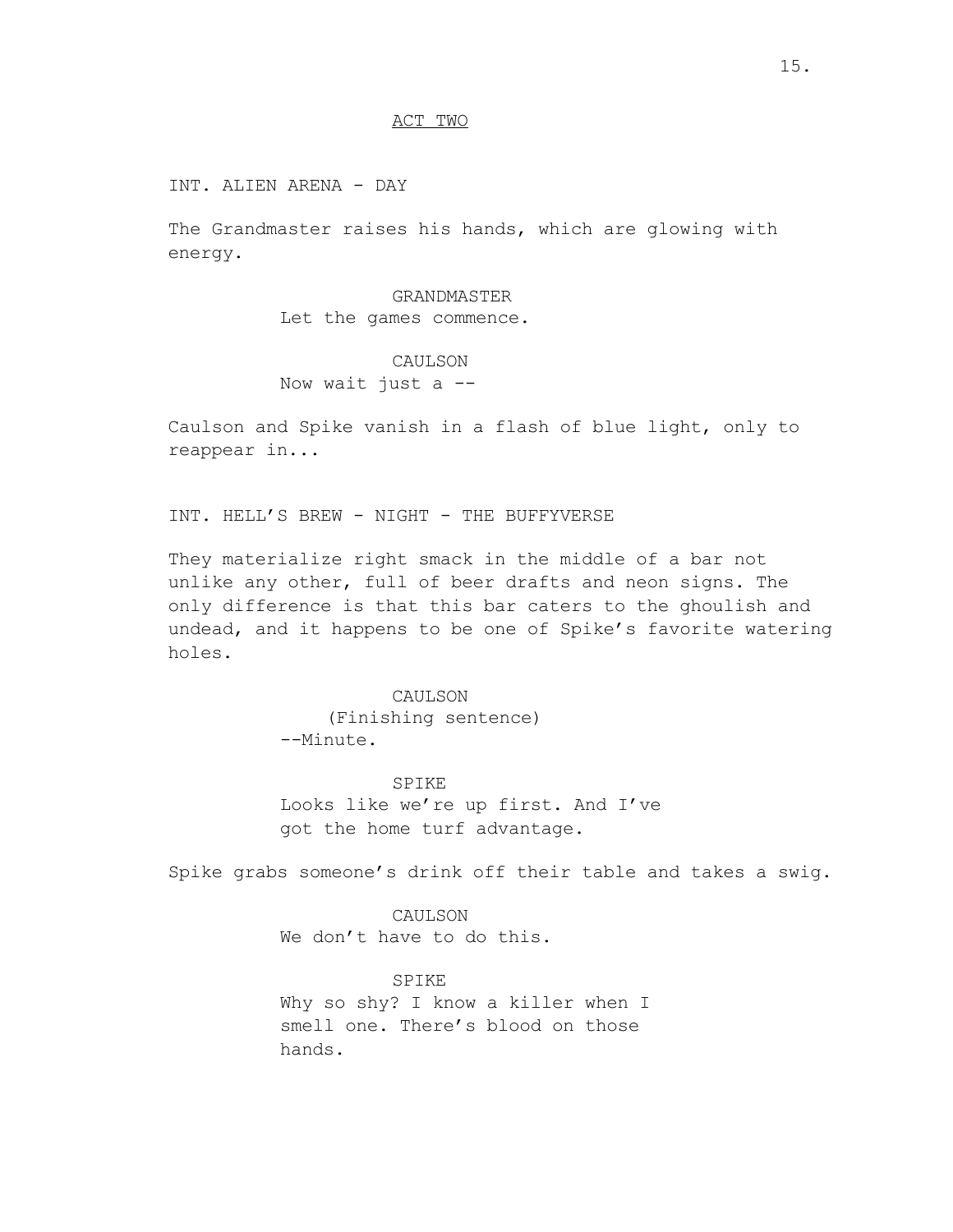CAULSON This is different.

SPIKE Nah. I'm sure it ain't so different, if you really think about it.

Caulson sighs.

CAULSON I'm sorry, then.

SPIKE Not as sorry as you're going to be, mate.

Spike turns to face Caulson.

SPIKE (CONT'D) Now then, let's dance!

Spike's face changes into its demonic vampire form and his fangs come out.

> CAULSON That was... unexpected.

Spike lunges at Caulson and the fight begins. The other monsters start piling out of the bar to avoid the violence.

Caulson punches Spike hard, but it doesn't phase him. Instead Spike kicks Caulson in the gut, knocking him back toward the pool tables.

As Spike approaches, Caulson grabs two pool sticks and makes them into the shape of a cross.

Spike just stares at him.

SPIKE Seriously?

CAULSON Worth a shot.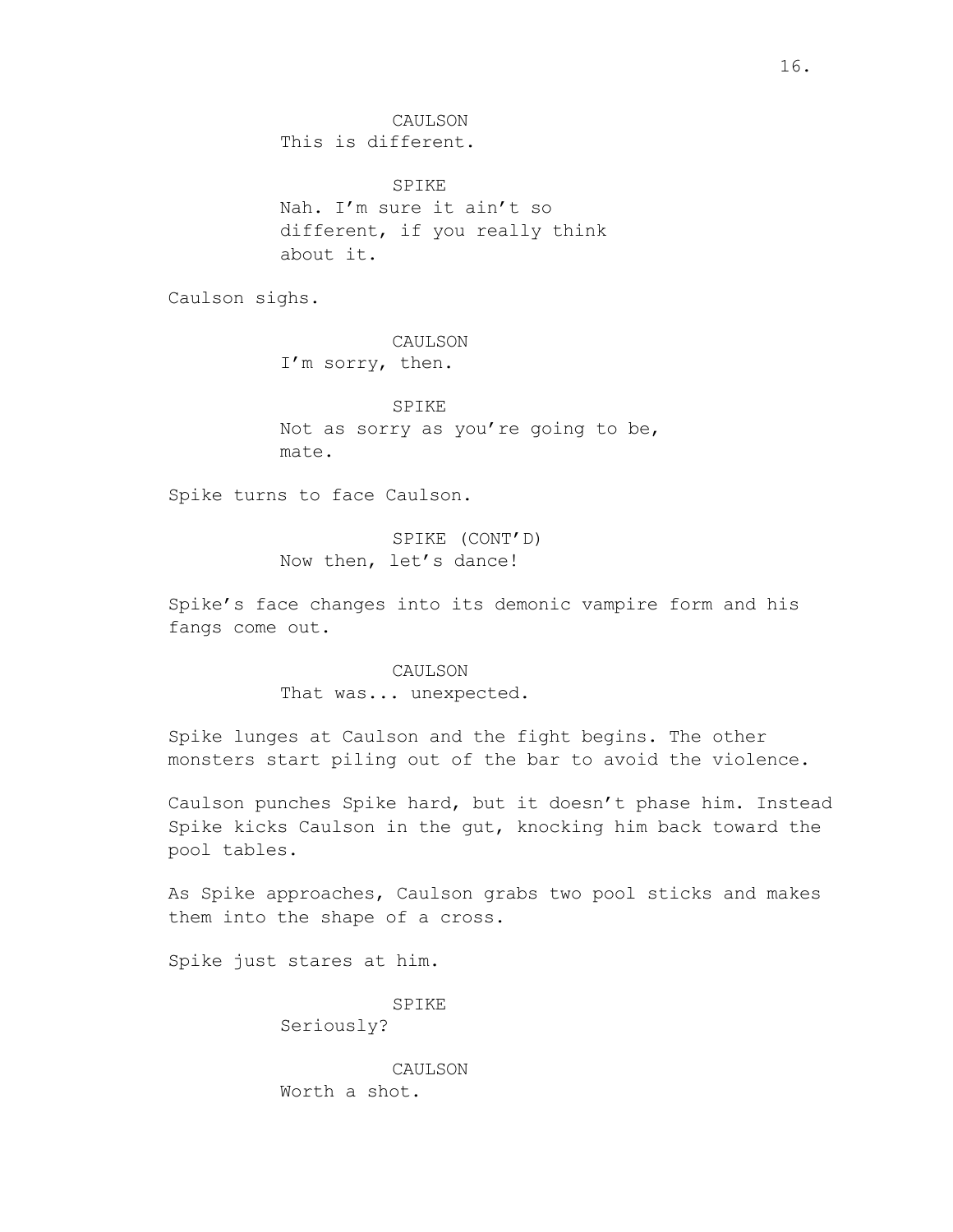Caulson quickly turns the pool sticks into weapons, hitting Spike in the head and stomach simultaneously. The fight carries on, as seen in the...

# INT. ALIEN ARENA - DAY

The others watch Spike and Caulson fight on the big screens above them.

> XANDER So nice of Creepy Smurf to televise the fight for us.

#### BUFFY

We need a way to stop this fast, before it gets out of hand.

## WARD

Agreed.

#### BUFFY

You in charge of your group now?

Ward looks over at the rest of his S.H.I.E.L.D. Unit.

SKYE

Don't look at me. I'm too cute to lead.

FITZ

You got my vote.

#### SIMMONS

And mine.

May just nods.

Ward, touched by their faith in him, just smiles.

WARD

I guess I am.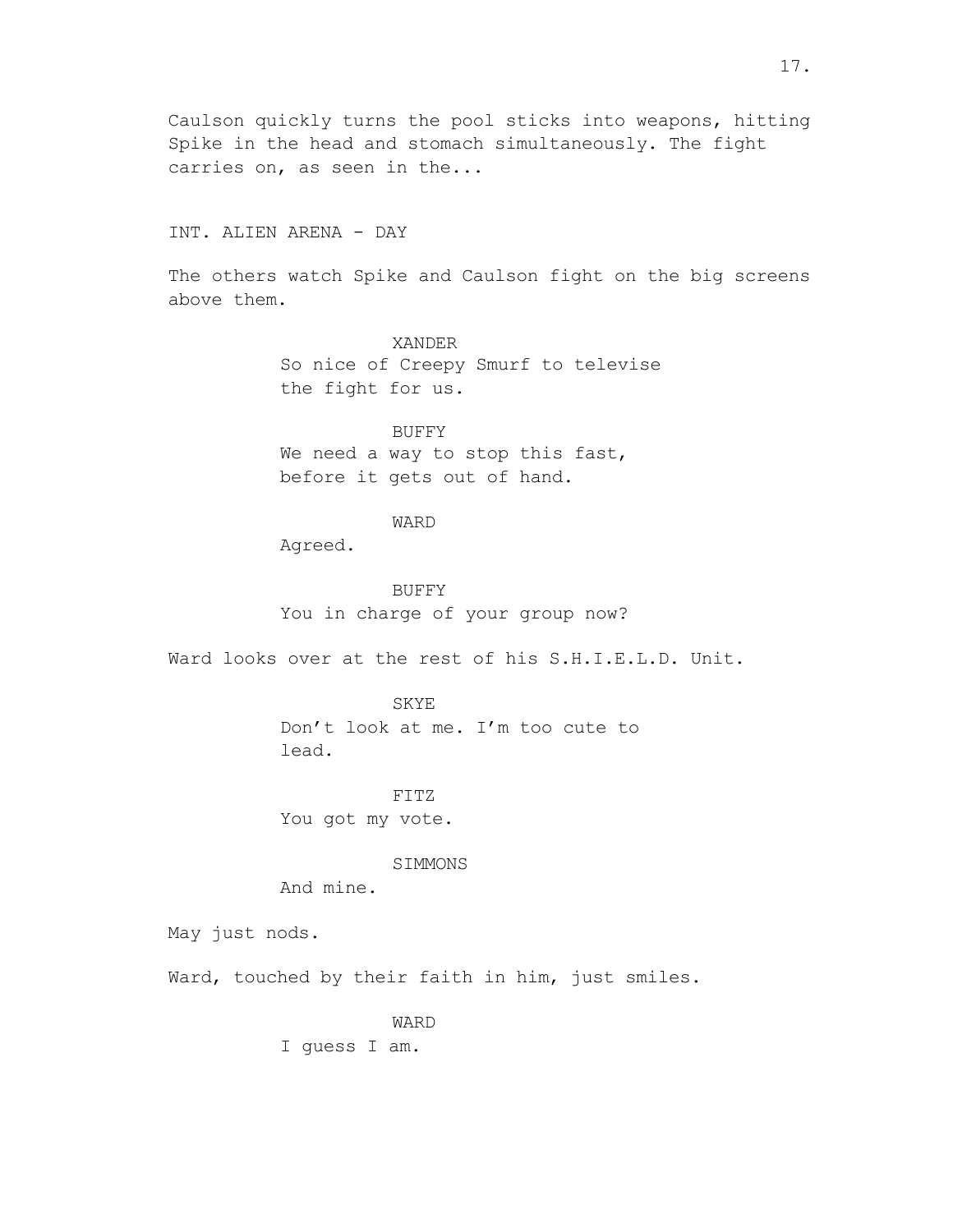INT. HELL'S BREW - NIGHT

Back at the bar, Spike has Caulson in a headlock.

# CAULSON Would it be weird if I told you that you're my first vampire?

Caulson elbows Spike, breaking his grip.

Spike launches a fierce punch, but Caulson dodges. Instead, the punch crashes into the wall, hitting a water pipe. Water pours out and onto the ground.

Spike looks over at Caulson, fists up, ready to keep fighting but clearly physically outmatched.

## SPIKE

Give it up, mate. Fighting only makes it hurt more.

#### CAULSON

I was just about to say the same thing to you.

Caulson jabs, but Spike blocks. Spike kicks and connects, then tosses Caulson across the room.

Caulson lands on top of a dinner table (but doesn't crash through it). He quickly takes out a small handgun and points it at Spike.

> SPIKE Sorry to disappoint you, agent. But bullets don't kill me.

### CAULSON

It's not for you.

Caulson points up and shoots a neon sign hanging above Spike, causing it to fall down into the water on the floor.

The surge of electricity runs through Spike's body and knocks him unconscious.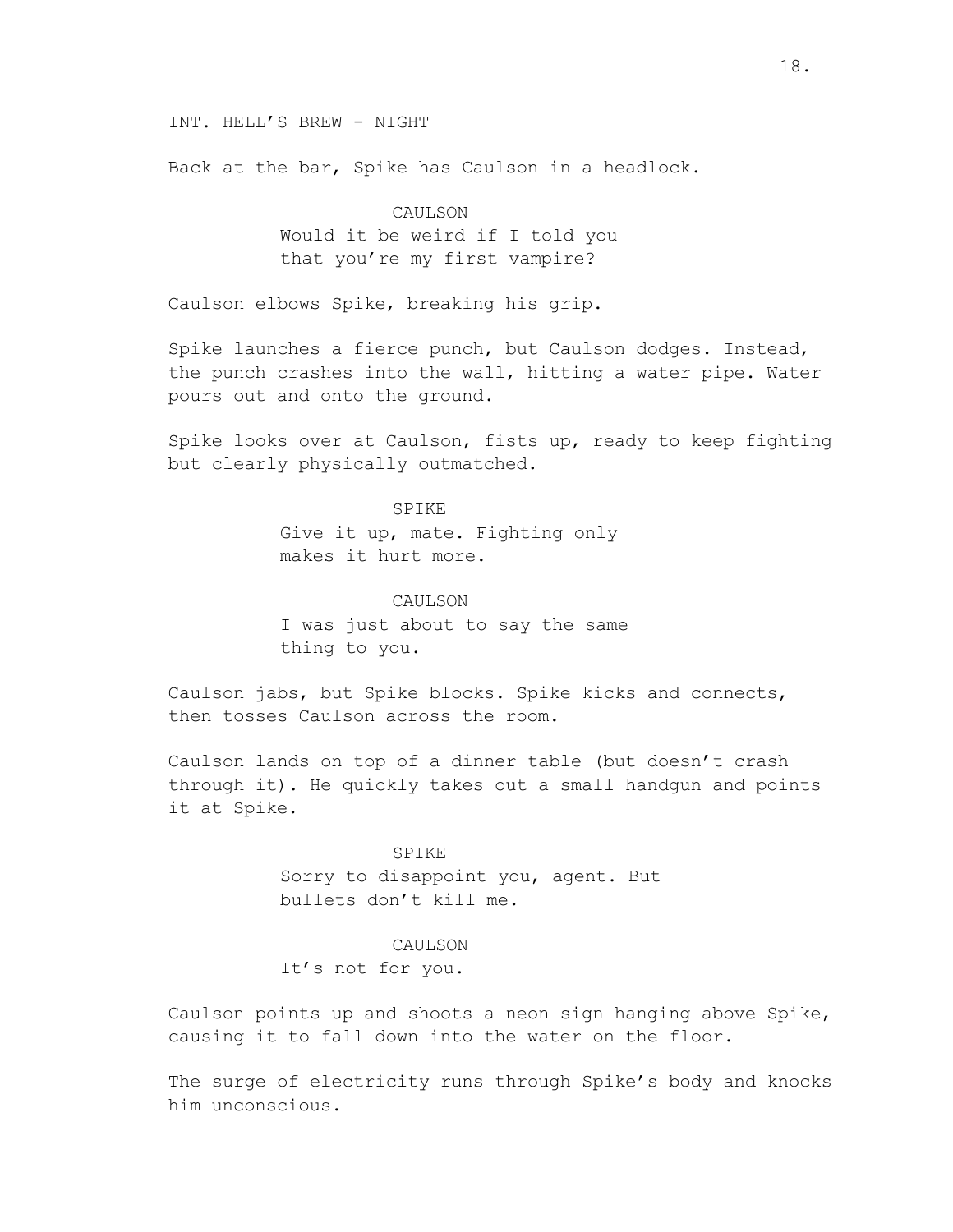A Roman numeral "I" appears on a screen on the left side of the Grandmaster.

> WILLOW Well, now we know where the scoreboard is.

SKYE (Cheering the victory) Way to go, A.C.!

Buffy's crew looks over at her.

SKYE (CONT'D) Oh, sorry.

XANDER

This does not bode well for our dimension. Spike was our big gun. If he's down, I don't know what hope we have of--

Suddenly, Xander, Simmons, and Fitz vanish in a blue flash.

DAWN

Xander!

WARD There goes the scientific approach to figuring a way out. You got any ideas?

BUFFY

Yeah. I do.

Buffy looks up at the Grandmaster.

BUFFY (CONT'D) We hit him. A lot.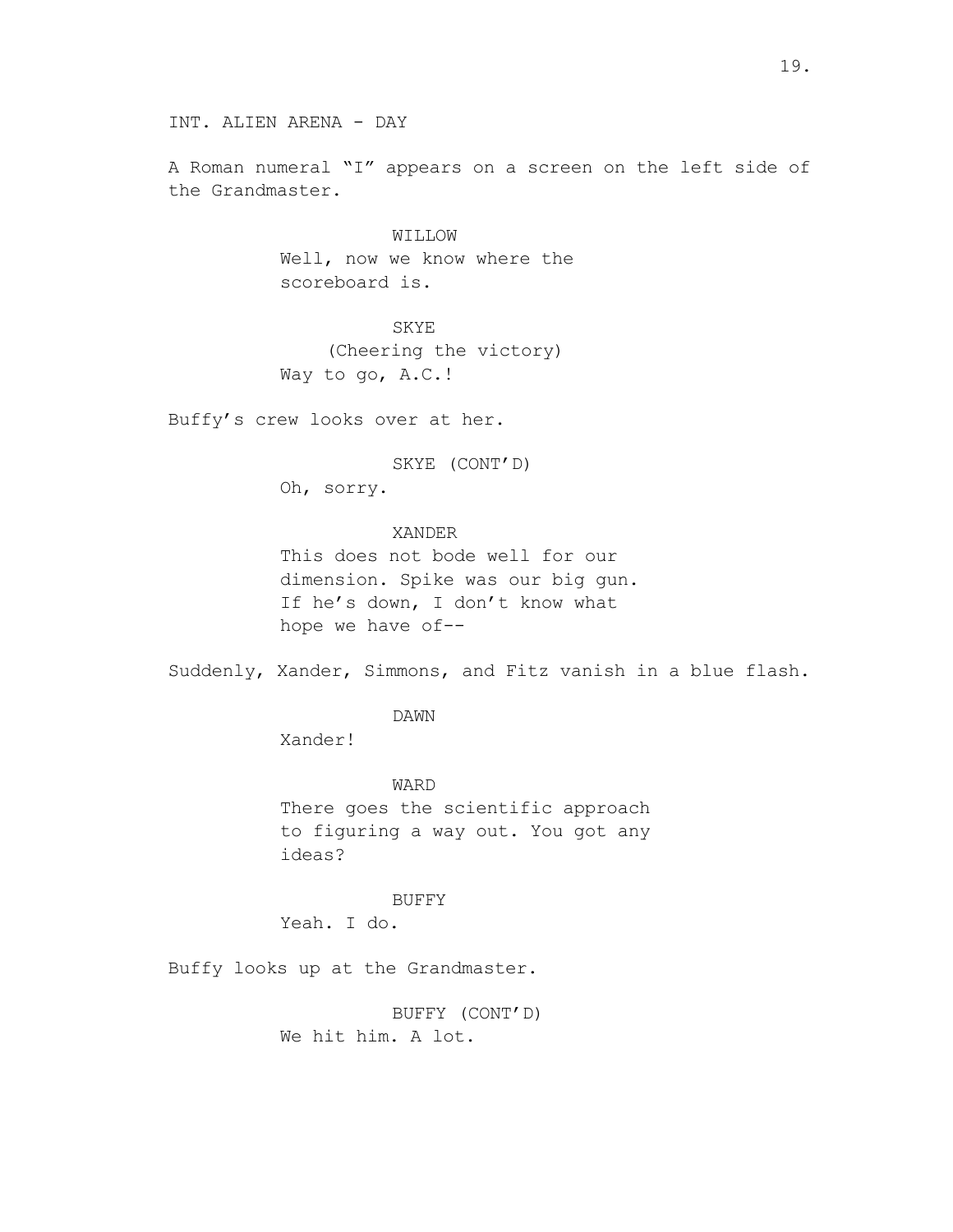EXT. GLOBEMASTER - DAY - THE S.H.I.E.L.D.VERSE

Establishing shot of the S.H.I.E.L.D. Globemaster plane in flight. The plane is the fully functioning mobile headquarters for Caulson's S.H.I.E.L.D. unit.

#### INT. GLOBEMASTER - DAY

Xander, Simmons, and Fitz materialize inside the plane's science lab.

## XANDER

(Noticing Simmons & Fitz) What the--? Foul! I call foul! Two against one!

FITZ This does seem irregular.

#### SIMMONS

I have a theory. The Grandmaster mentioned how he scanned Ward's mind for his allies. This must mean that Ward thinks of both of us as one person.

FITZ I find that mildly insulting.

### XANDER

Tell me about it. Years in Buffy's shadow, I'm lucky if they even think of me as Buffy's plucky sidekick. I just want you to know--

BAM! Xander hits Fitz on the head with a nearby tray.

XANDER (CONT'D) Sneak attack!

FITZ (Rubbing his head) Aw! You bugger!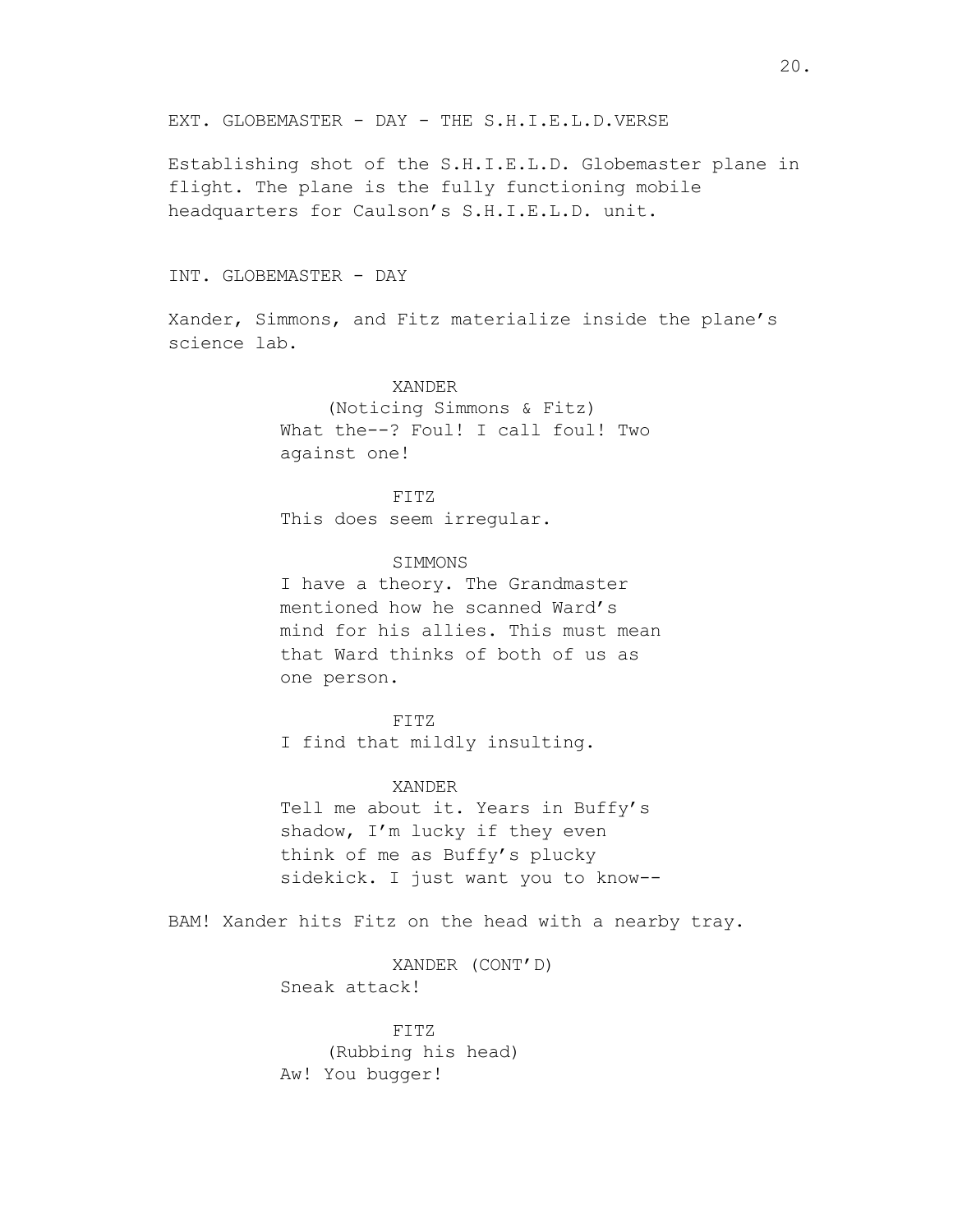SIMMONS That was sneaky!

XANDER Why, thank you.

SIMMONS Two can play at that game.

Simmons grabs a remote control from a nearby lab table.

XANDER What are you going to do now? Science-y talk me to death?

#### SIMMONS

Not exactly.

Simmons presses a button and the mechanical "dwarfs" robots activate. They float up beside Simmons.

Xander is now very worried.

XANDER

Foul?

INT. ALIEN ARENA - DAY

On the big screen, the two groups watch as Xander tries desperately to dodge the machines.

DAWN

(Worried) Xander!

BUFFY He's fought demigods before. He'll be okay. We need to find a way up to the Avatar knockoff.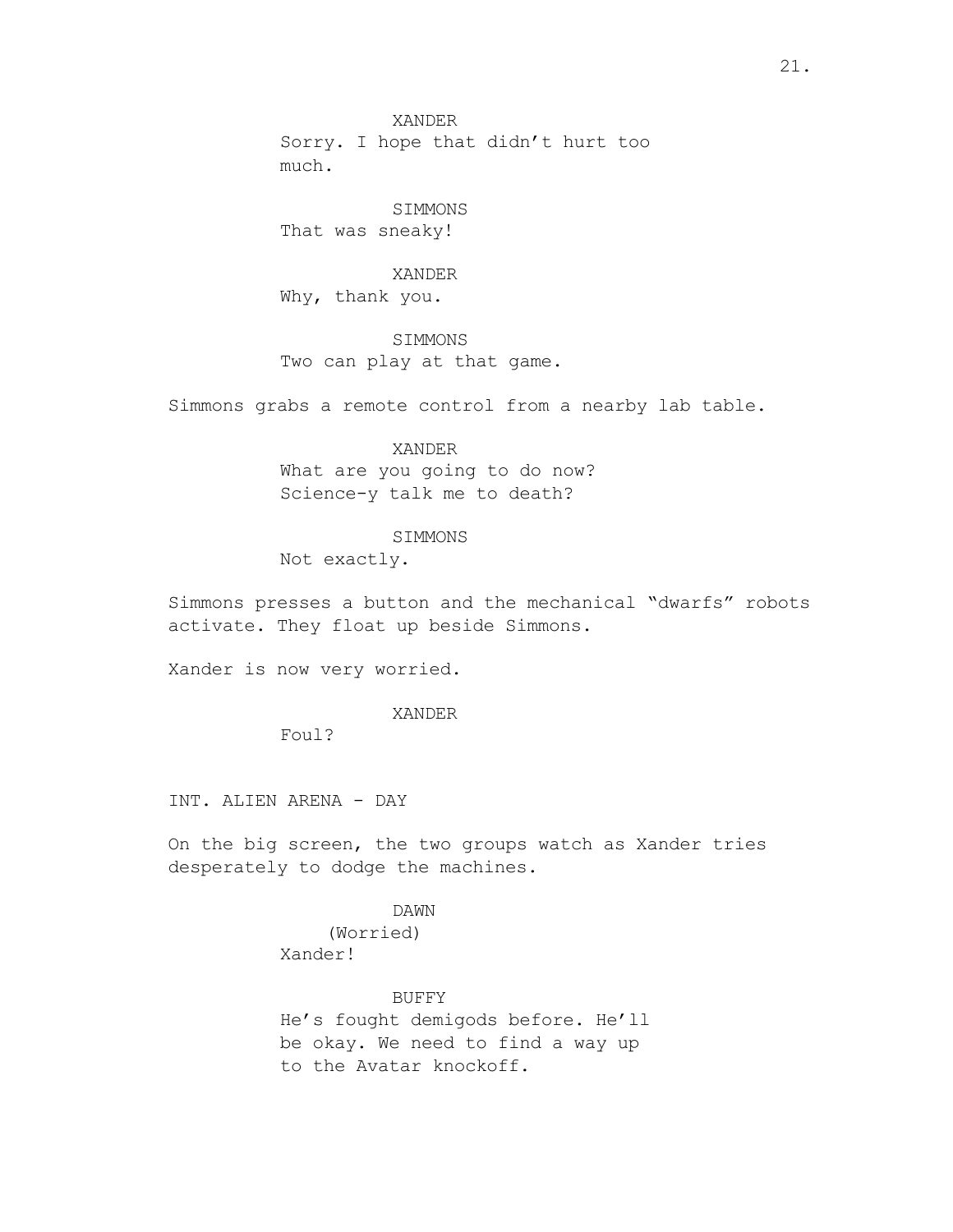Buffy tries to scale the wall beneath the Grandmaster's crevice, but it's too slick and she slides back down.

> BUFFY (CONT'D) (To Ward) Any chance one of you can climb on walls?

WARD (Re: Spider-Man) Afraid he's not on the team. Yet.

DAWN

Xander!

All eyes go back to the screens, where they see Xander fall on the floor, beaten and drooling.

#### XANDER

Uncle...

The scoreboard on the left side of the Grandmaster lights up "II" to nothing.

> WILLOW The score isn't looking too good for our team.

BUFFY We're not going to let it come to that. We just need to--

Dawn and Skye are teleported away.

EXT. CASTLE ON A CLIFF - DAY - THE BUFFYVERSE

Skye appears on the edge of the castle's parapet walk, very high above a rocky cliff. Disoriented, she starts to tumble and is about to fall over to the jagged rocks below.

#### END OF ACT TWO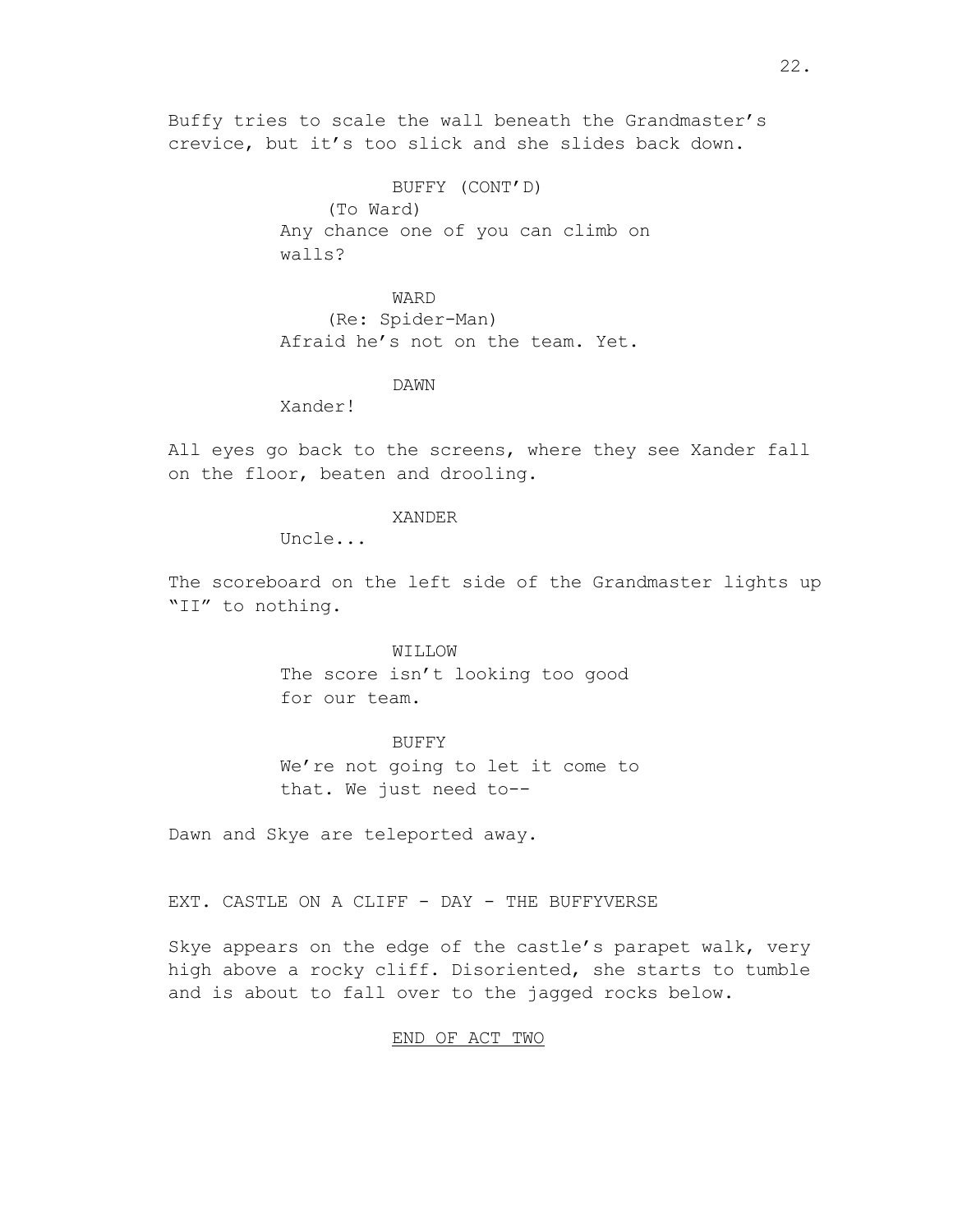# ACT THREE

EXT. CASTLE ON A CLIFF - CONTINUOUS

Dawn's hand grabs Skye and pulls her back from the edge before she falls.

The two girls are at the Scottish castle that was once home to Buffy and her army of Slayers.

### SKYE

Thanks.

DAWN Don't mention it.

Skye takes in her surroundings.

SKYE

A castle? Seriously? The one place where my tech skills mean bupkiss.

#### DAWN

This was our home for a while. When the U.S. Government was trying to kill us.

SKYE Government, huh? I know all about fighting the system.

DAWN So, are we, like, supposed to fight now?

SKYE They didn't send us here to braid each other's hair.

DAWN I just want you to know, it's nothing personal.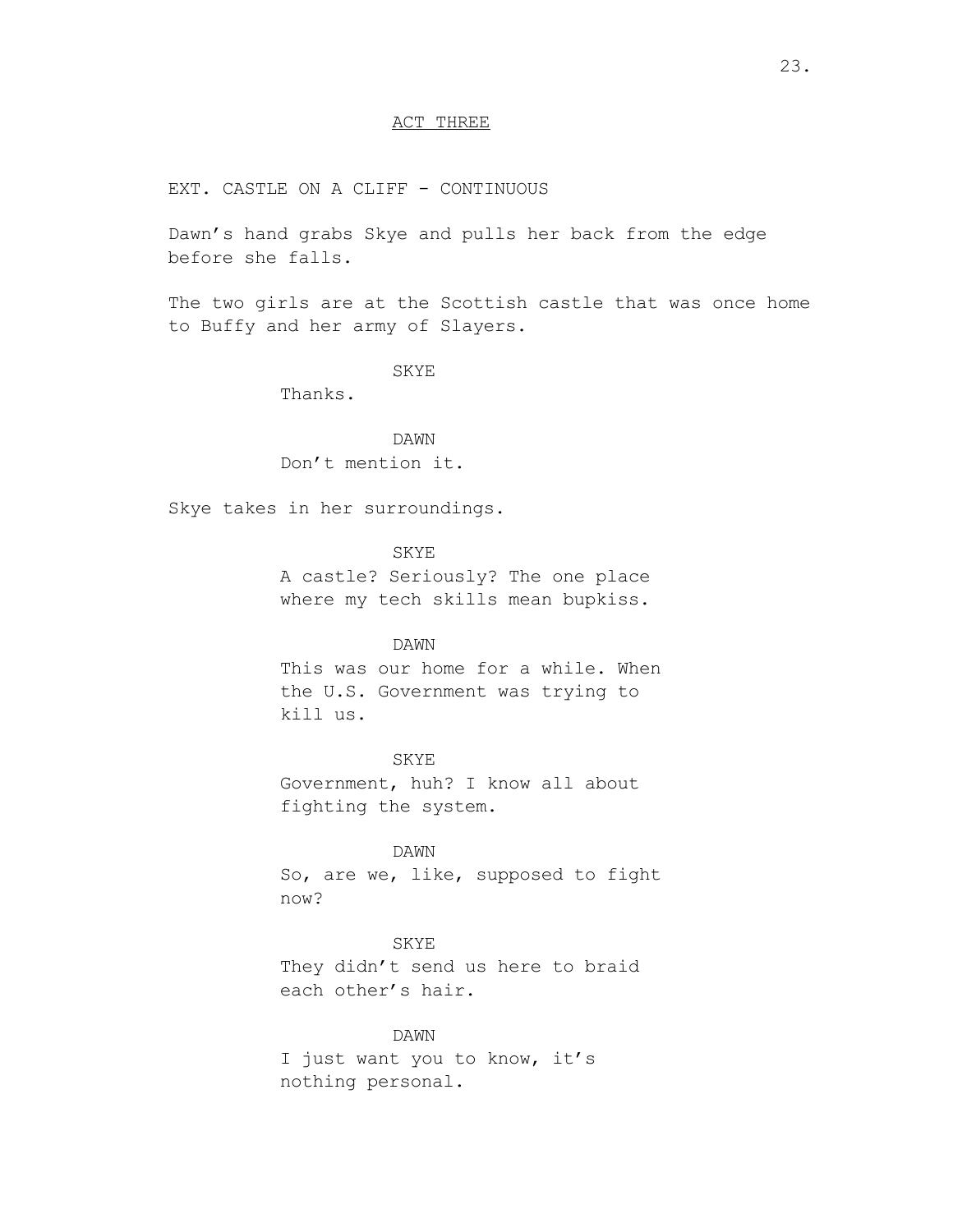## SKYE

Likewise.

Skye throws a punch, which Dawn blocks.

Dawn returns the favor, but Skye blocks her punch as well.

Skye spin kicks and connects, hitting Dawn in the stomach and knocking her a few feet back.

> DAWN (Catching her breath) Not bad.

SKYE (Walking up to Dawn) Ward's my S.O. He taught me a few things.

Dawn does a quick sweep kick, knocking Skye off her feet and onto the ground.

> DAWN Well, my sister's the slayer. And she taught me a lot of things.

Skye is soon back on her feet and the fight ensues.

INT. HELL'S BREW - NIGHT

Spike, head lying on the bar stool, finally wakes up.

#### SPIKE

Aw, God. I hate being electrocuted.

Caulson puts a glass of alcohol in front of him.

## CAULSON

Here.

SPIKE What's this?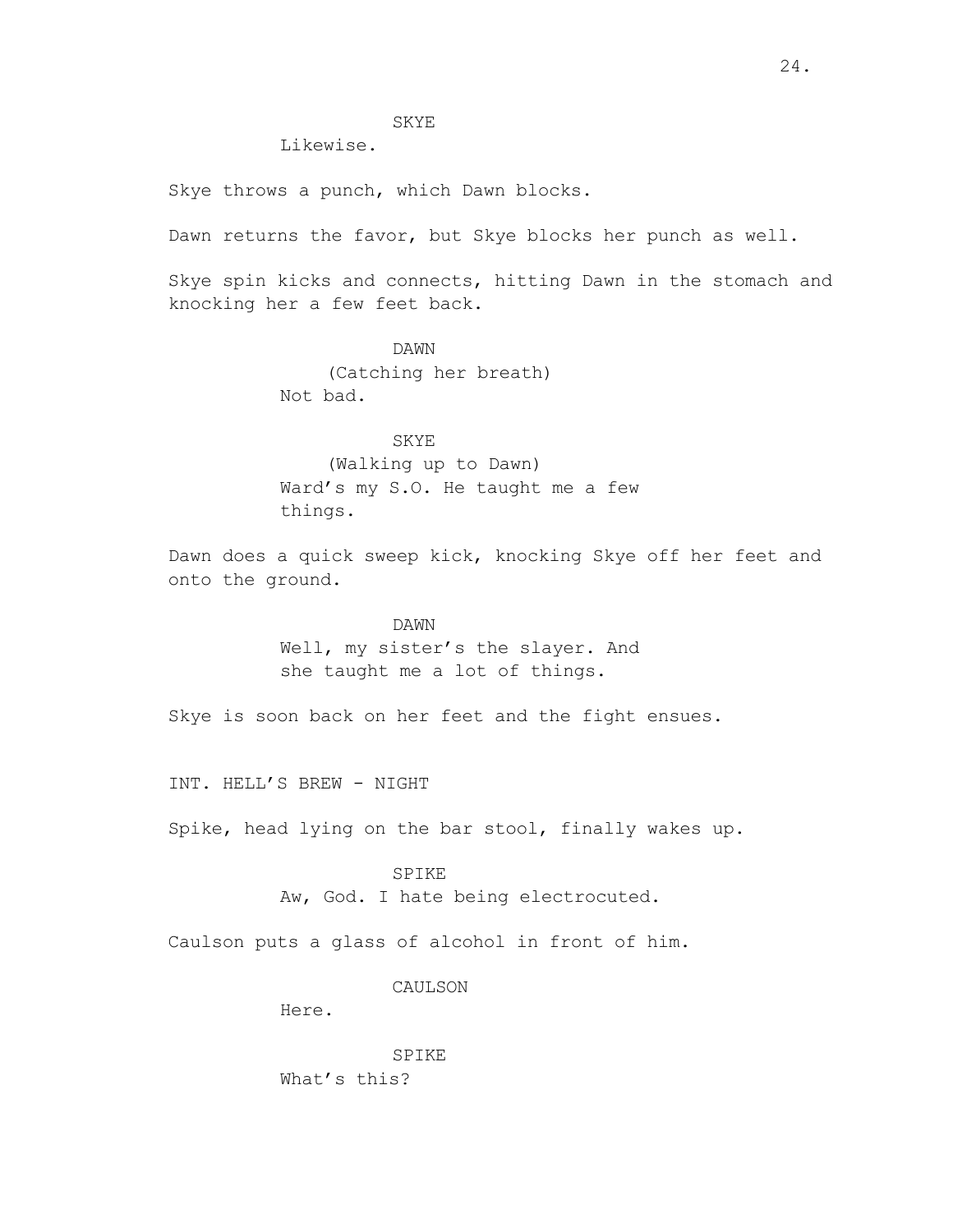# CAULSON

Electrocution remedy, I think. I just made it up.

# SPIKE

So first you fry me, then you buy me a drink. Talk about sending mixed messages, mate.

Caulson makes himself a drink.

## CAULSON

We're stuck here till all this ends. Might as well make the most of it. After all, this could be my last drink.

#### SPIKE

Or mine.

Caulson holds up his glass.

## CAULSON

Bottom's up.

Spike picks up his own drink.

## SPIKE

Cheers.

The two men chug down their drinks and wince.

CAULSON & SPIKE (From the drink) Ahh!

The two look at each other.

SPIKE Drinking contest?

CAULSON You're on.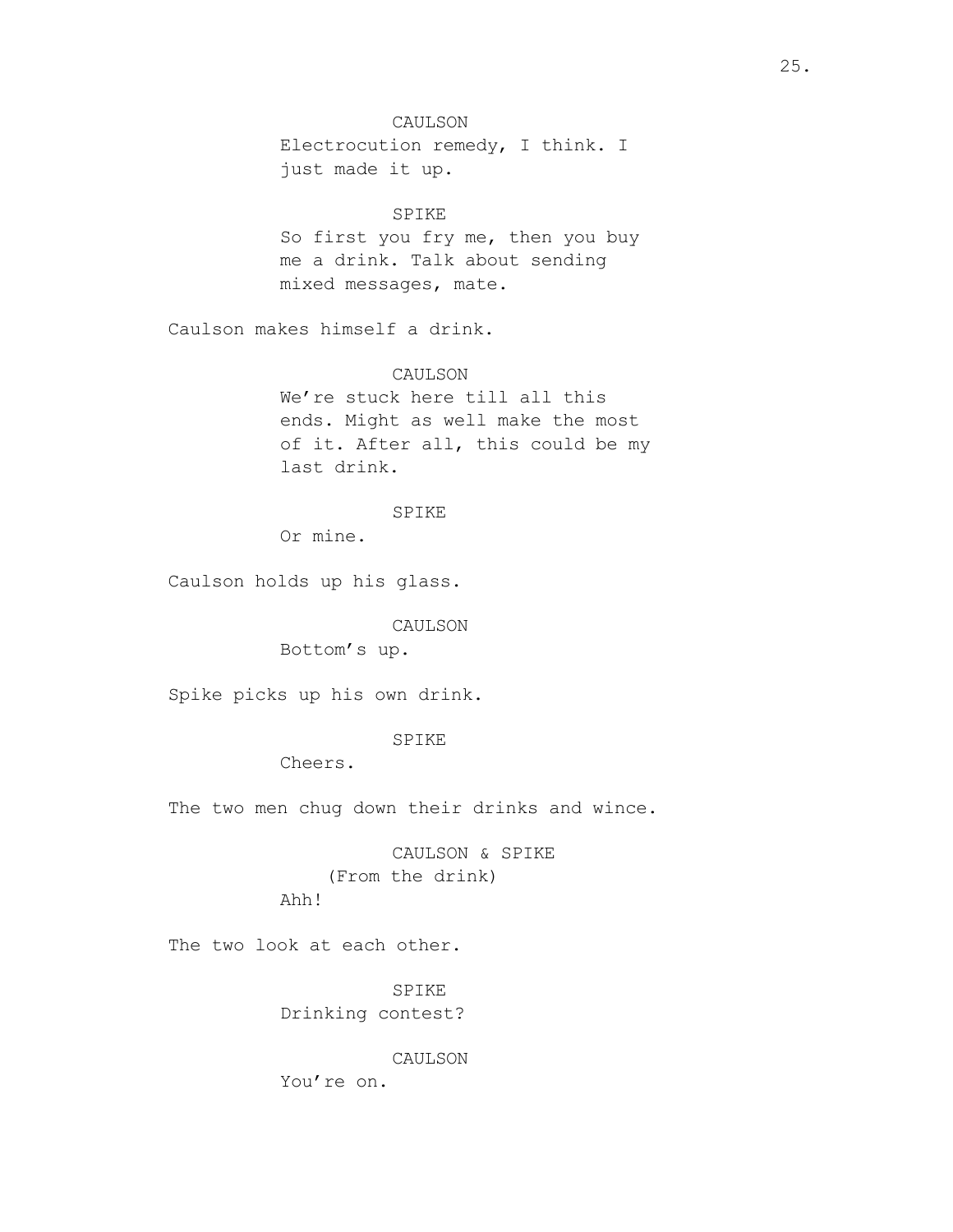EXT. CASTLE ON A CLIFF - DAY

The fight between Skye and Dawn rages on. For every punch one lands, the other returns the favor. For every kick, another is exchanged in kind.

Finally, the two girls end up in a grip lock where both are face-to-face, but unable to throw a punch because of the other's tight grip.

> DAWN Looks like we're too evenly matched.

#### SKYE

You wish.

They struggle, but can't move.

DAWN So, are we just going to stand here like this all day?

#### SKYE

You know what I like to do when things aren't going my way?

Skye tightens up her grip on Dawn.

SKYE (CONT'D) Something crazy.

Skye, still clenching onto Dawn, sends both of them crashing through a nearby castle window and into the castle itself.

INT. ALIEN ARENA - DAY

The others are watching the fight on the screens. Buffy is anxious.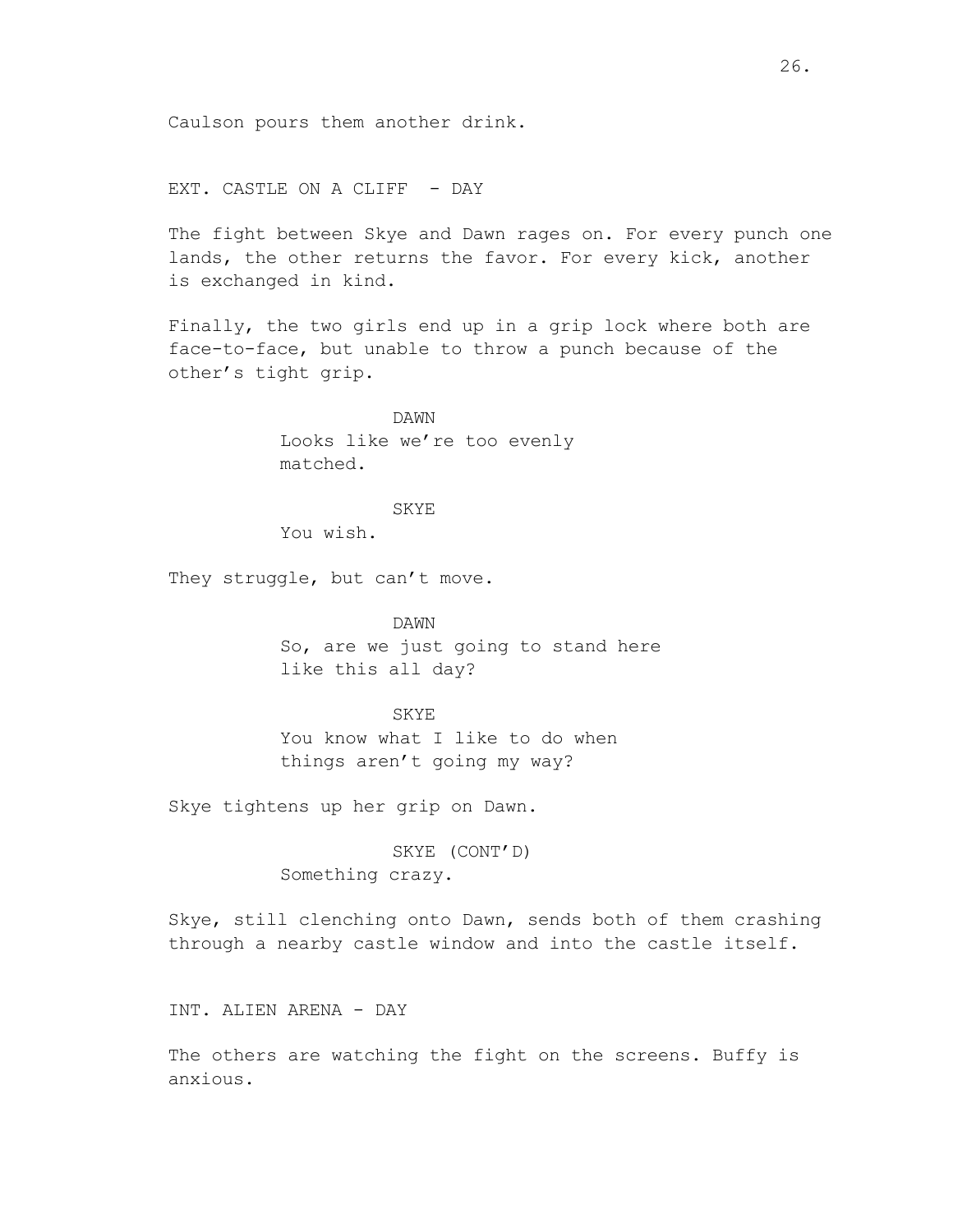# INT. CASTLE ON A CLIFF - DAY

Skye and Dawn, recovering from the fall, notice that they're in a long hallway lined with various displays of knight's armor.

Skye, seeing that one of the suits has a sword next to it, grabs it, and the top of the sword immediately hits the ground.

> SKYE Geez! They never seem this heavy on TV.

Skye musters up the strength to lift it back up and approaches Dawn.

Dawn quickly grabs a nearby shield and blocks Skye's swing.

Skye swings again and is blocked. And again, until Dawn shoves Skye back with the shield, causing her to fall at the foot of a display.

The armor display is rattled by the fall, and the heavy suit of armor comes crashes down on Skye.

As she struggles to get out, Skye looks up to see Dawn standing over her.

## SKYE (CONT'D)

Aw, hell.

DAWN

Lights out.

BOOM! Dawn punches Skye.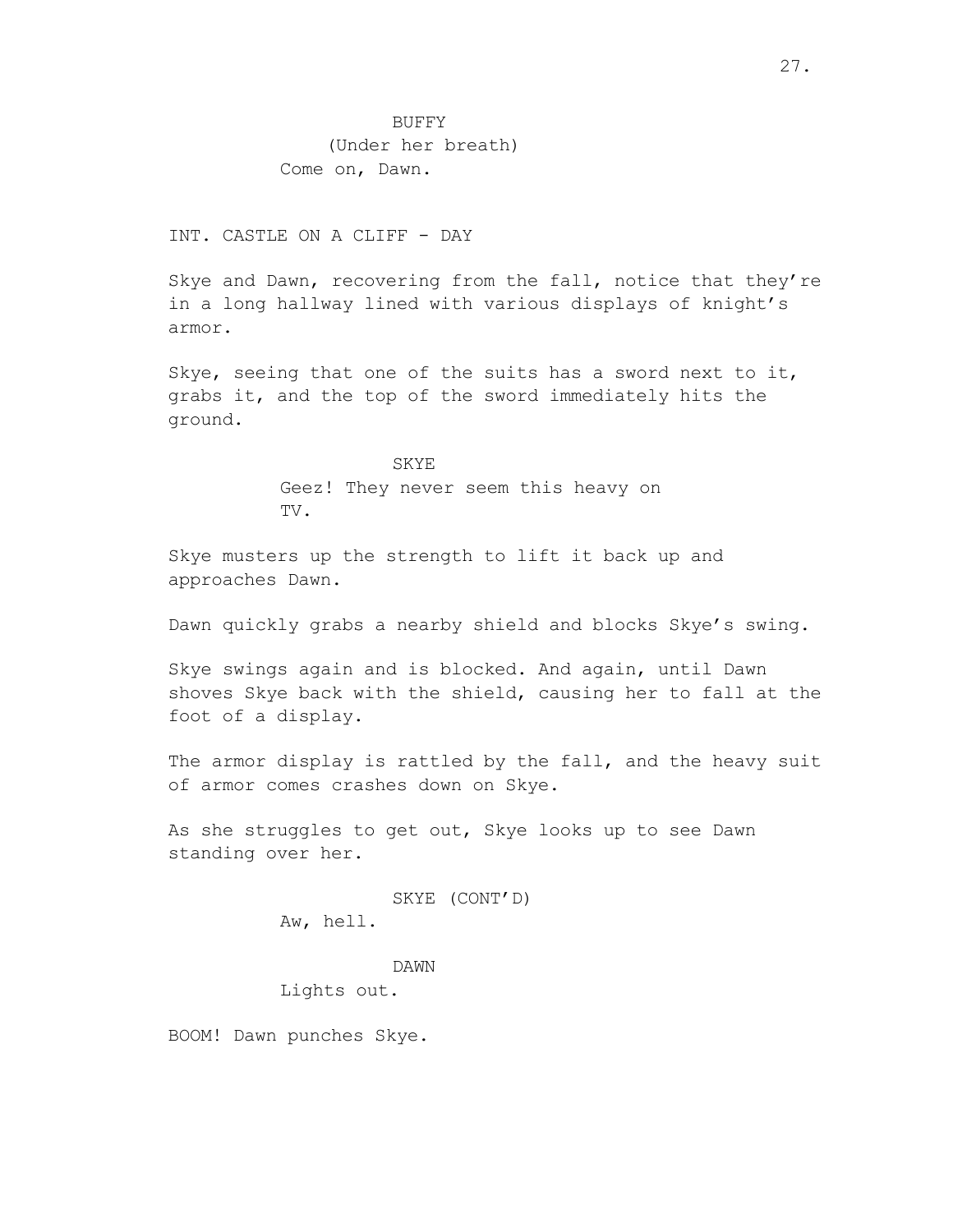INT. ALIEN ARENA - DAY

A Roman numeral "I" lights up on the scoreboard to the right of the Grandmaster.

> WILLOW She did it! She won! Way to go Dawn!

> BUFFY Kicking ass is in the Summer's blood.

WILLOW I'm so proud of--

Willow and May are teleported in a blue flash.

# WARD

(To Buffy) And then there were two.

EXT. SLINGSHOT - DAY - THE S.H.I.E.L.D.VERS

May and Willow appear within a storage space at the Slingshot, a facility dedicated to destroying deadly alien weapons by sending them into the sun.

Willow is visibly nervous.

WILLOW So, looks like you're my dance partner.

May just stares at her, arms crossed.

WILLOW (CONT'D) My name's Willow, by the way, just your every day ex-demi-goddess, well ex-semi-demi-goddess.

MAY

Ex?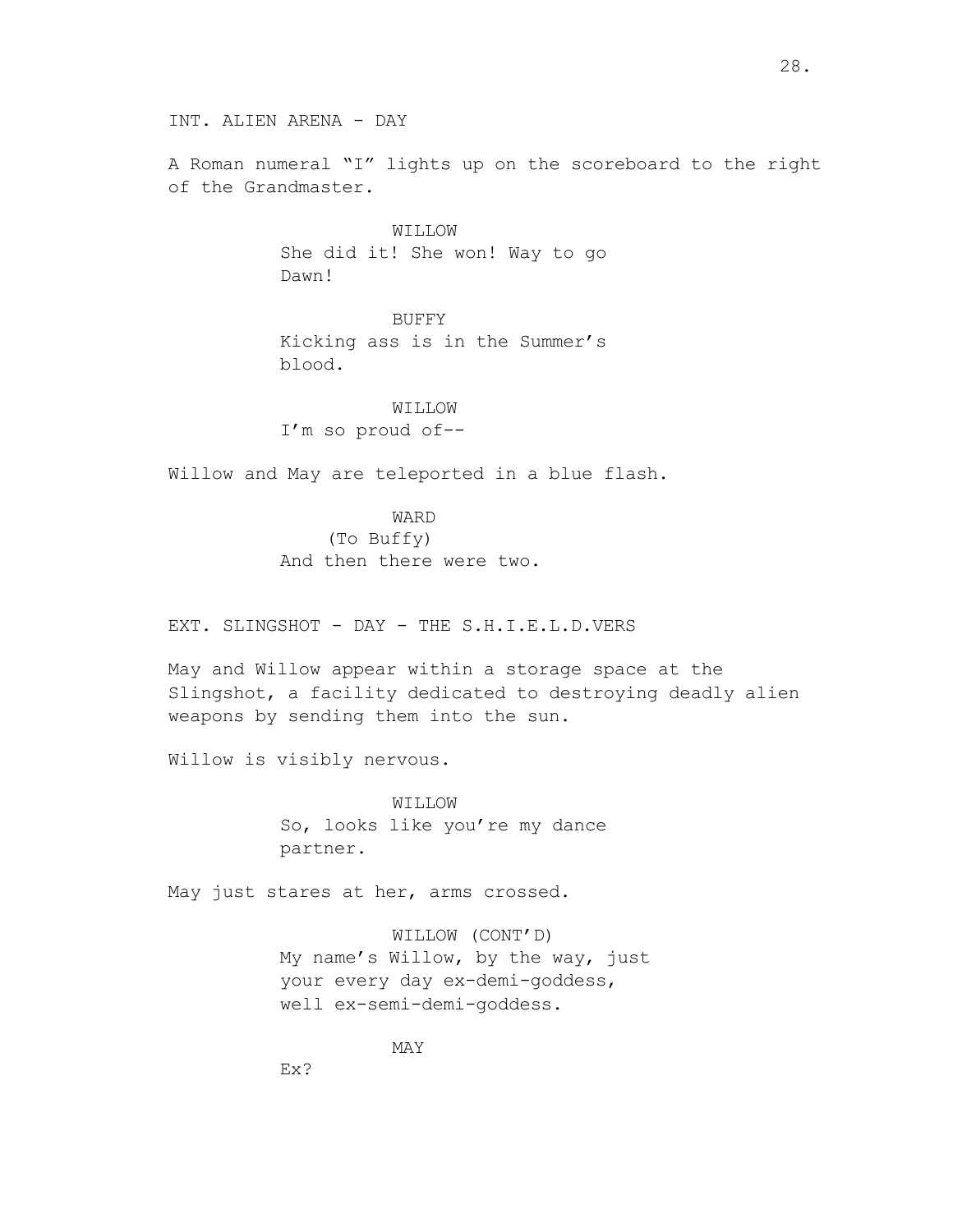#### WILLOW

Yeah, it's sort of a long story, but basically all magic in my dimension was destroyed by Buffy in order to stop her possessed homicidal ex-boyfriend from destroying the planet(which happens way too often by the way).

## MAY

So you're powerless?

# WILLOW

Well, I wouldn't say that exact--

BOOM! May kicks Willow, launching her back into against the wall.

> MAY Stay down. I don't want to hurt you any more than I have to.

Willow throws a punch which May dodges.

May counters with a gut punch and an uppercut, sending Willow back once again.

> MAY (CONT'D) I mean it. I don't want to hurt you.

WILLOW (Gasping) What? Me? I'm just getting started.

Willow lunges at May.

INT. ALIEN ARENA - DAY

While the battle rages on screen, Ward looks over at Buffy.

WARD Buffy, even if Willow wins, that means...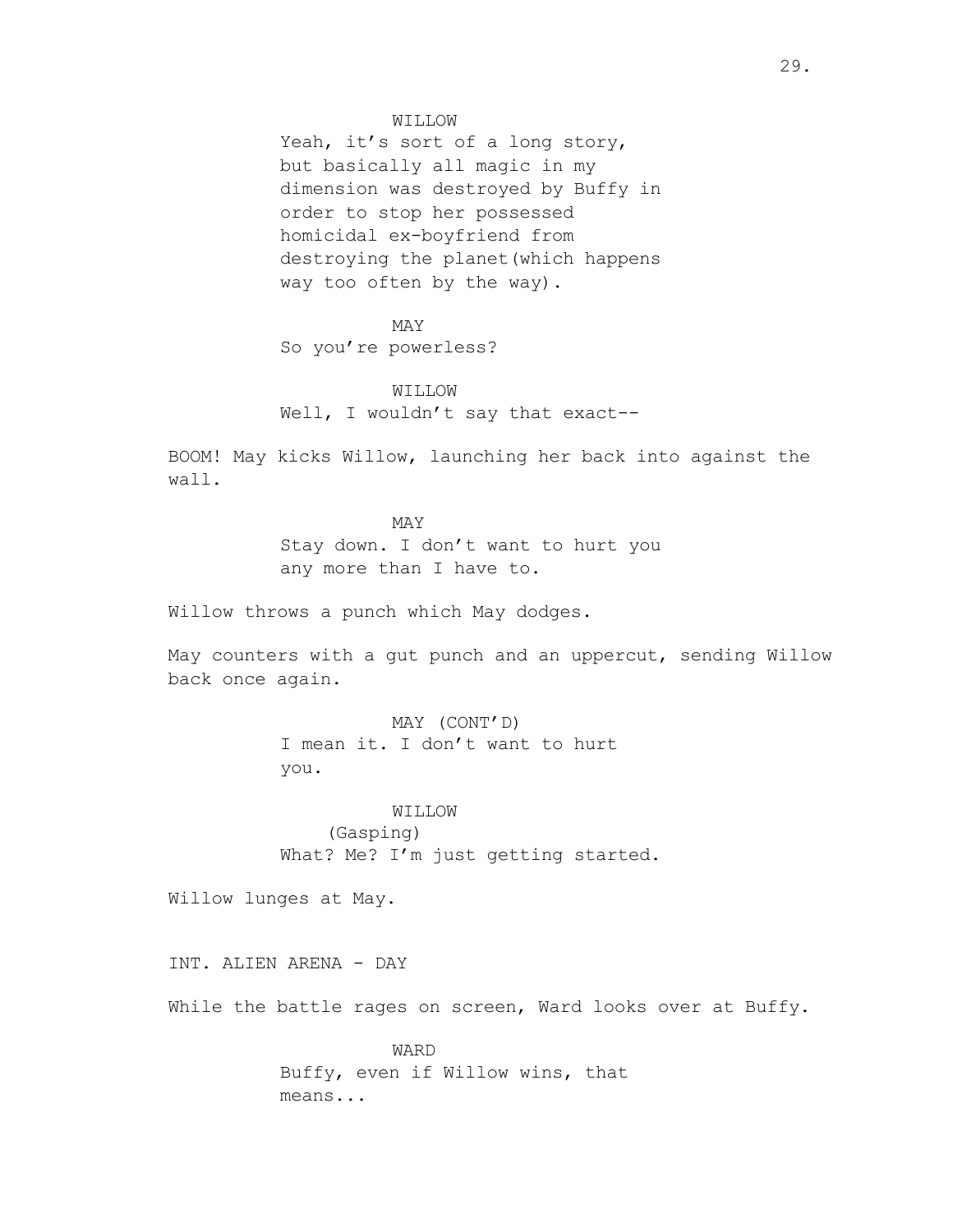BUFFY One fight at a time, Ward. One fight at a time.

# INT. SLINGSHOT - DAY

Willow throws a punch, but May dodges.

May jabs and hits Willow in the face. She follows it with a hook, and a kick that sends Willow crashing to the ground.

May is walking up to Willow who lies on the floor, very beaten.

#### WILLOW

I just... realized something.

May kneels down, arm cocked back, ready to deliver the final knock out punch.

> WILLOW (CONT'D) You know what I said... about no magic in my world...

The punch comes rushing down at Willow, but stops. May is confused.

> WILLOW (CONT'D) We're not in my world anymore.

Willow's eyes turn black. Her powers are back!

Willow levitates May across the room where she lands hard, but tumbles back on her feet again, her guard up, ready for a fight.

Willow levitates off the ground, her whole body surging with power. She points at May and various objects around the room go flying toward her.

May punches and kicks them away as they come at her: a microscope, a bunch of flasks, a crate. It looks like May's got it under control.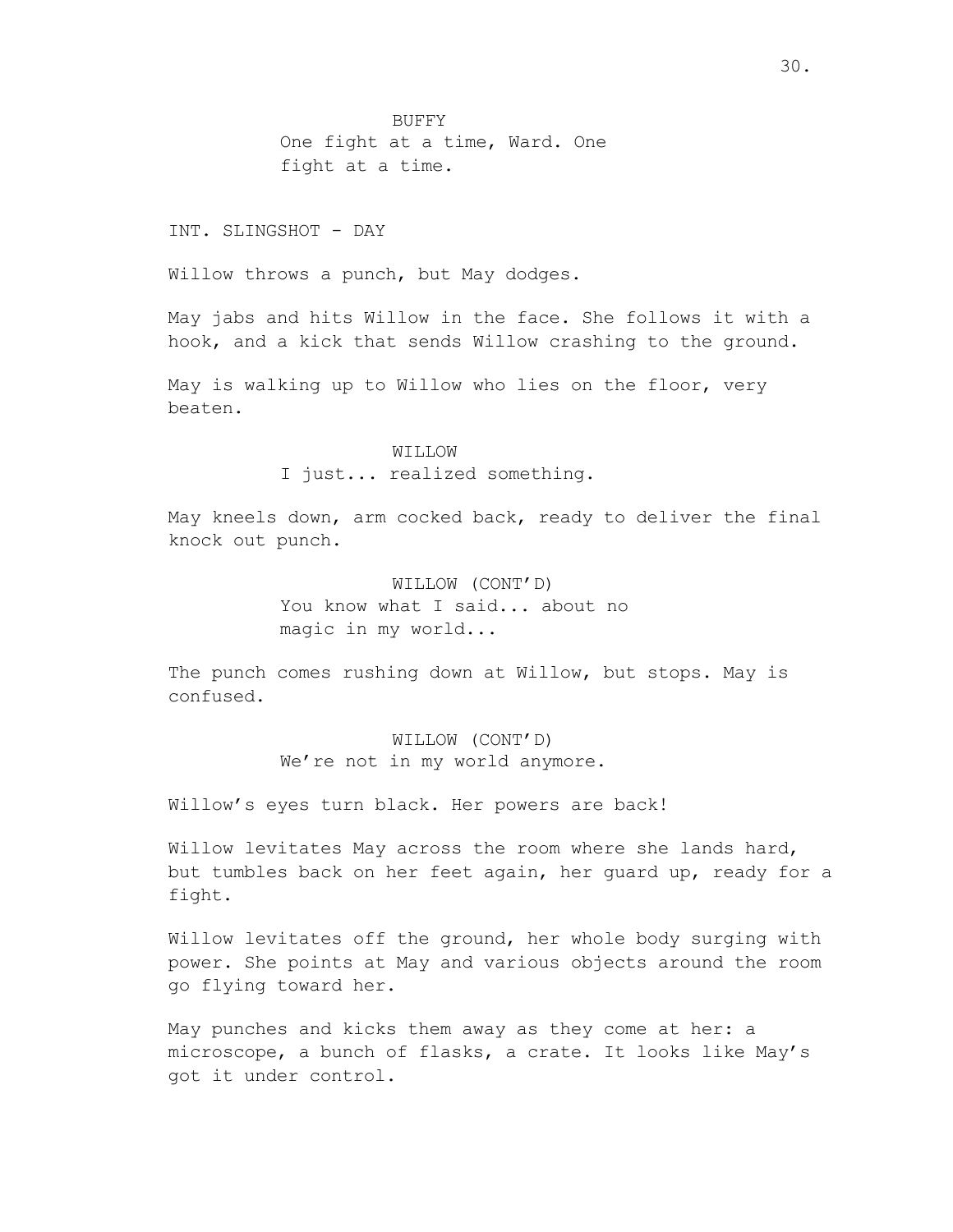And then she sees the large, heavy table flying toward her.

MAY

Damn.

The table hits her hard and smashes her against the wall.

INT. ALIEN ARENA - DAY

The scoreboard lights up, "II" to "II".

GRANDMASTER The contest is at a draw. The final verdict will be determined by the chosen ones in this very arena.

Buffy and Ward look at each other.

GRANDMASTER (CONT'D) Let the battle commence!

END OF ACT THREE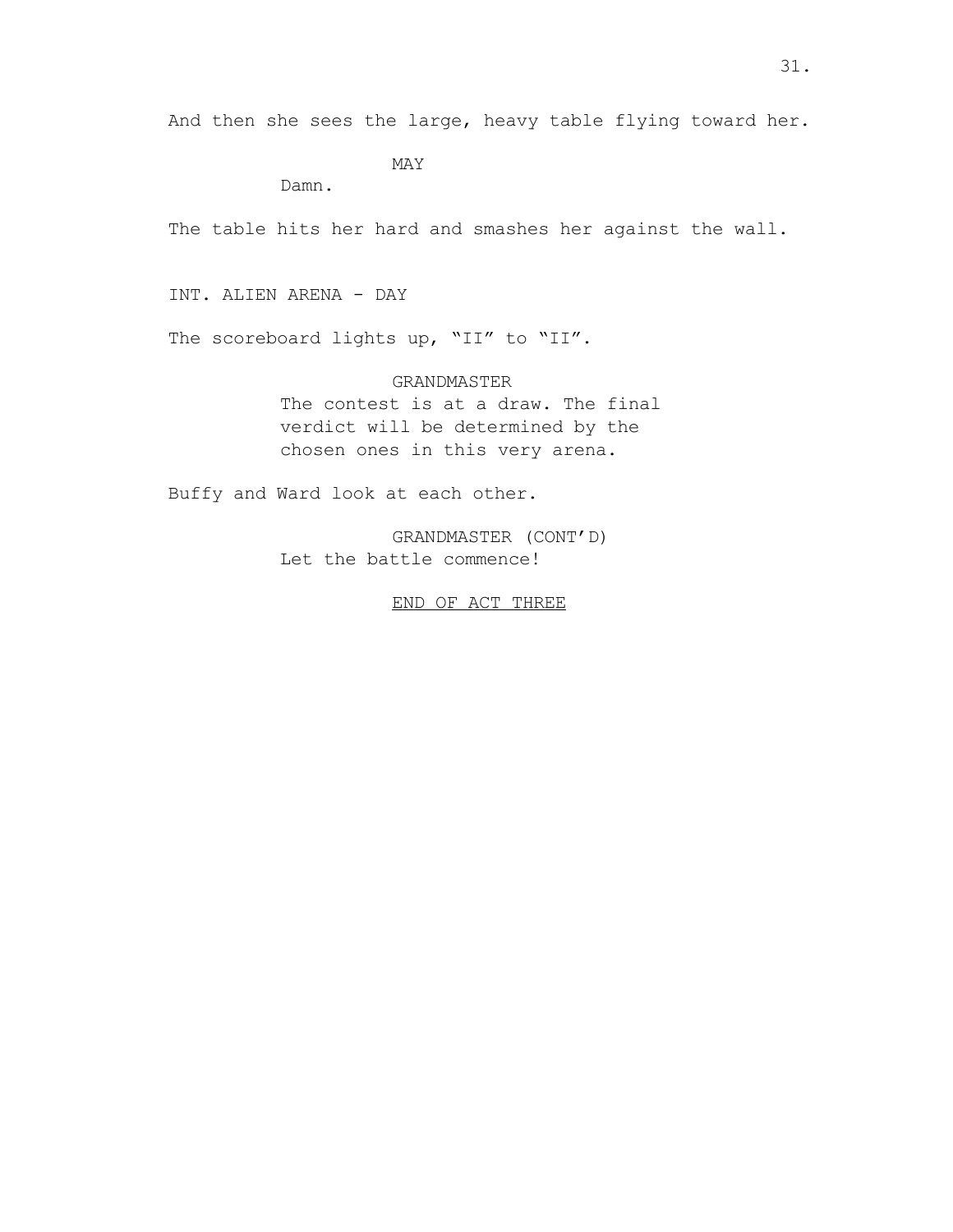## ACT FOUR

INT. ALIEN ARENA - DAY

Buffy and Ward are standing in front of each other.

WARD Buffy, I just want you to know--

BOOM! Buffy punches Ward.

BUFFY Less talk-y, more fight-y. It's easier that way.

Buffy throws another punch, but Ward blocks, and the fight ensues just like in the opening Teaser.

INT. GLOBEMASTER - DAY

Simmons and Fitz are using the lab tech when Xander regains consciousness.

#### SIMMONS

The readings we got off the Grandmaster definitely contain trace elements of Tesseract energy, but the way it's being manipulated is unlike anything I've ever seen.

XANDER Maybe it's magic.

Simmons and Fitz laugh.

FITZ Magic. Right.

XANDER Why the sarcastic chuckles? You guys don't believe in magic?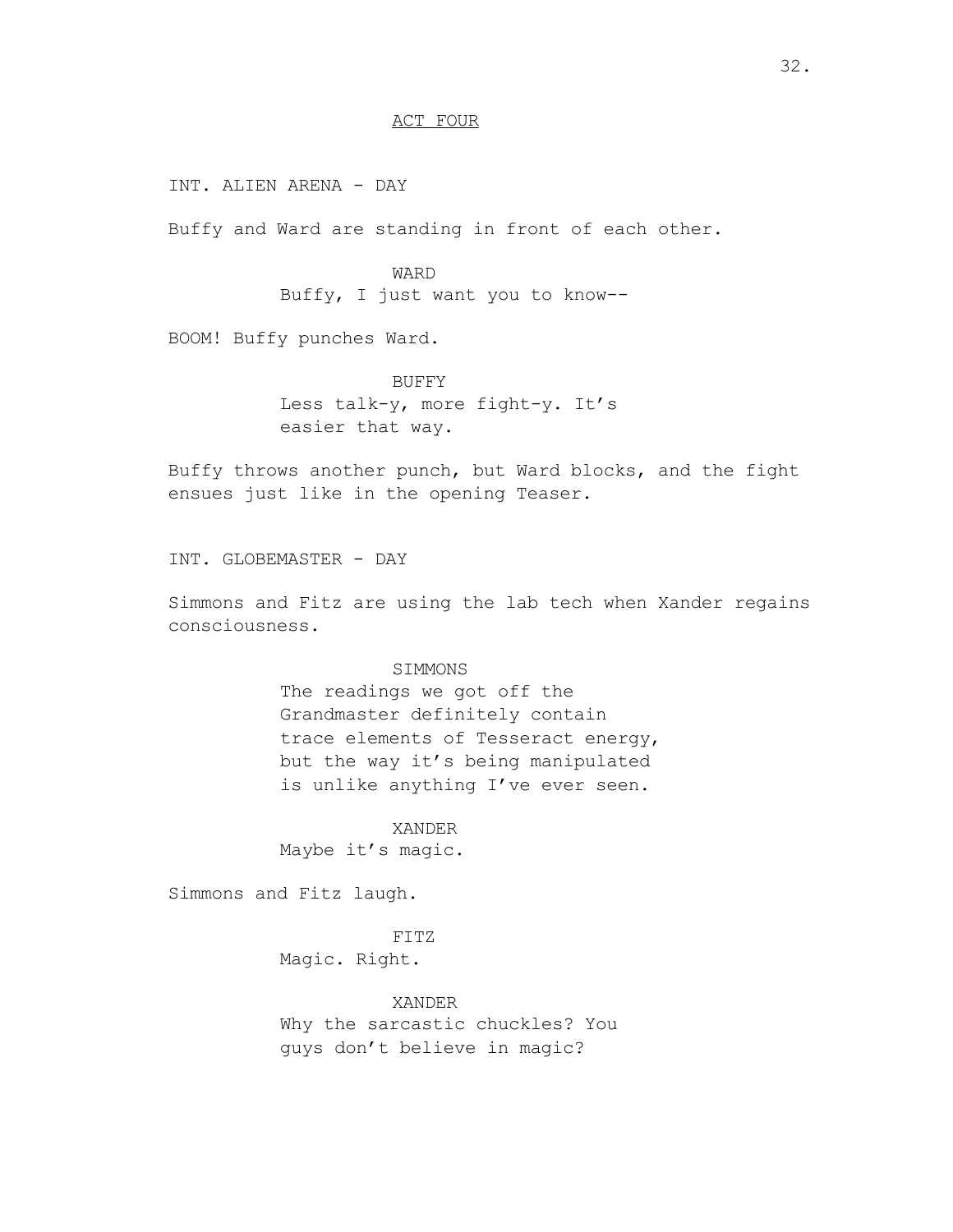SIMMONS Magic is just a science that's not yet understood.

FITZ

Simmons and I have seen a lot of things with S.H.I.E.L.D., dyslexic zombies, mutated anteaters. We've seen it all, and I can honestly say there's no such thing as real magic.

Just then, Willow phases through the plane's wall with an unconscious May magically levitating behind her.

WILLOW

Xander.

SIMMONS Oh my god! I knew it!

FITZ Magic is real!

XANDER Willow. You're all magic-y again.

WILLOW Different universe. Different magic.

Willow lays May's body on a nearby table.

XANDER How'd you find us?

WILLOW Locator spell.

SIMMONS Agent May. Is she all right?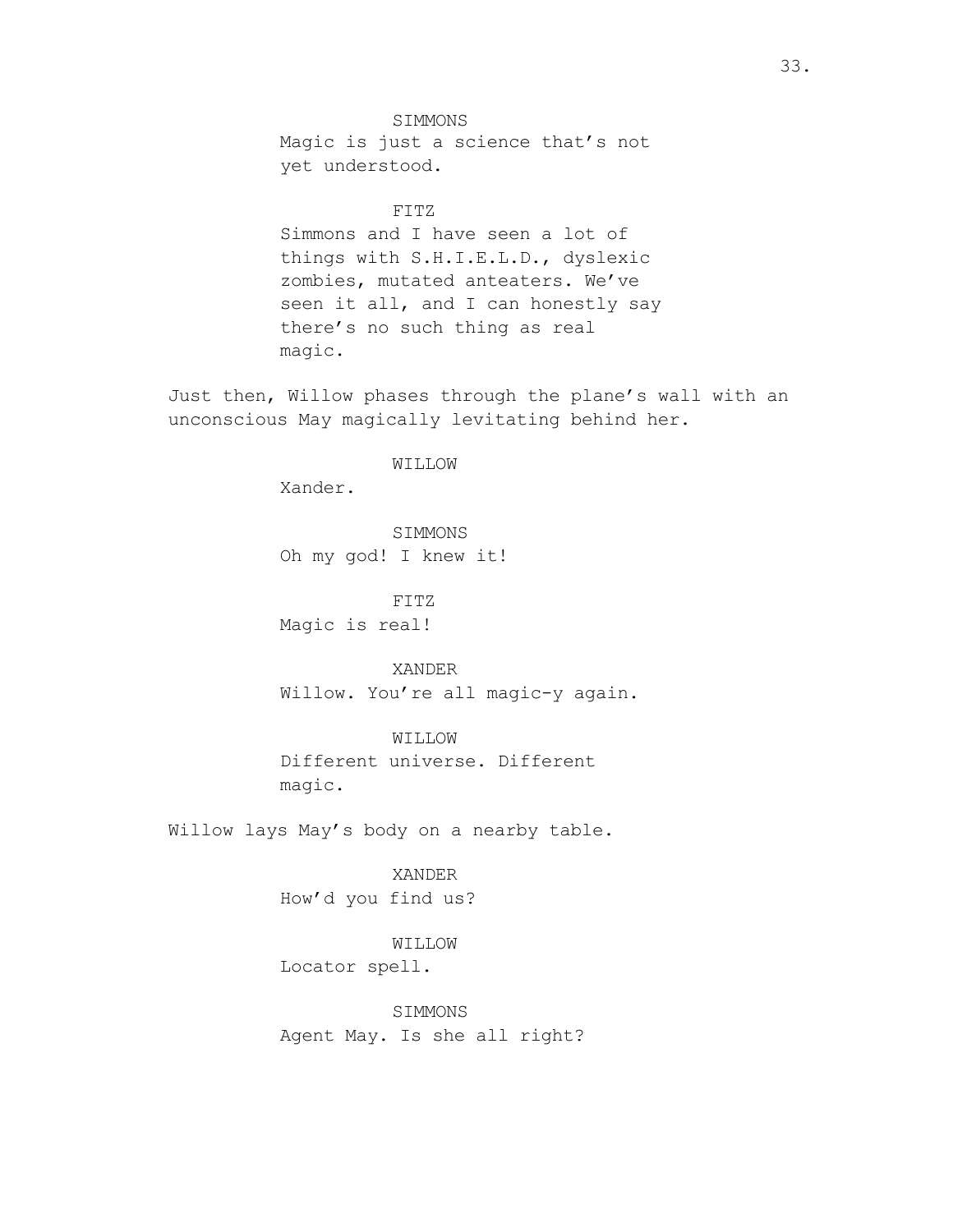WILLOW She's sleeping. We need to get back to the others.

FITZ

We were working on that. We've identified the energy source, but not how he's manipulating it. It's almost like...

# WILLOW

Magic?

Willow smirks.

# WILLOW (CONT'D) I can help with that.

INT. ALIEN ARENA - DAY

Just as in the Opening Teaser, Ward is on the ground, bleeding.

# WARD

Finish it.

Buffy lifts up her scythe, holds it up for a moment, then brings it crashing down next to Ward, hitting only the ground.

> BUFFY (To the Grandmaster) I'm not gonna kill him for your stupid game.

GRANDMASTER Do you forfeit the challenge?

Buffy takes a deep breath.

BUFFY I guess I do.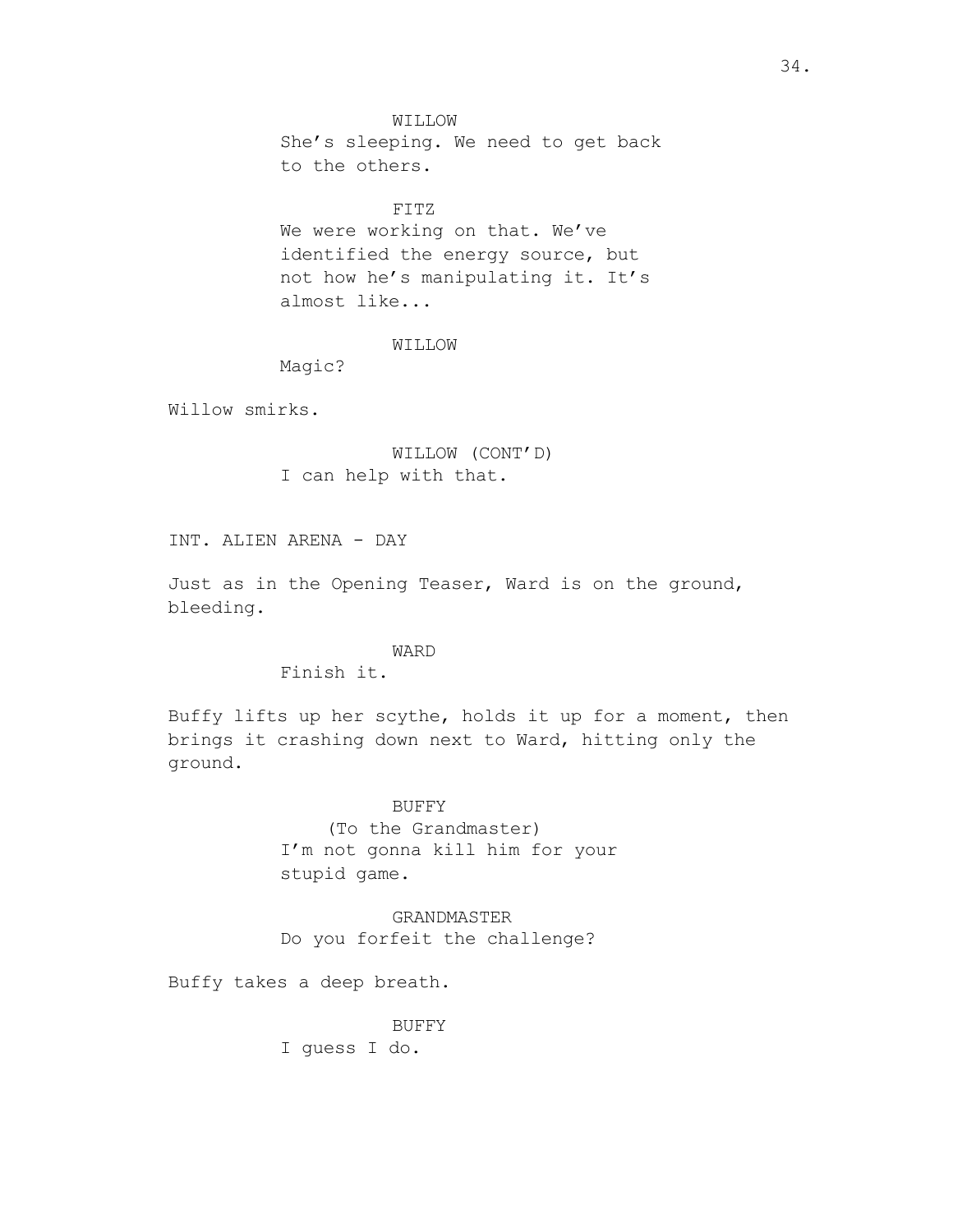WARD That makes two of us.

As beaten and bloody as he is, Ward gets back on his feet and stands next to Buffy. She smiles at him.

> GRANDMASTER The contest has ended in a tie.

BUFFY We're all winners then, right?

GRANDMASTER In the event of a tie, both universes must be eliminated.

BUFFY Ah. Should've figured.

Grandmaster lifts his hands up, which pulsate with energy.

BUFFY (CONT'D) Glow-y hands. Not good.

WARD We gotta stop him.

BUFFY How do you feel about being thrown?

## WARD

Umm...

The grandmaster is getting ready to eliminate both planets when BOOM! Ward is tossed right at him, knocking the Grandmaster backwards.

> GRANDMASTER You dare strike me?

WARD You bet I dare.

Ward runs at the Grandmaster and punches him hard, followed by an uppercut and a roundhouse kick.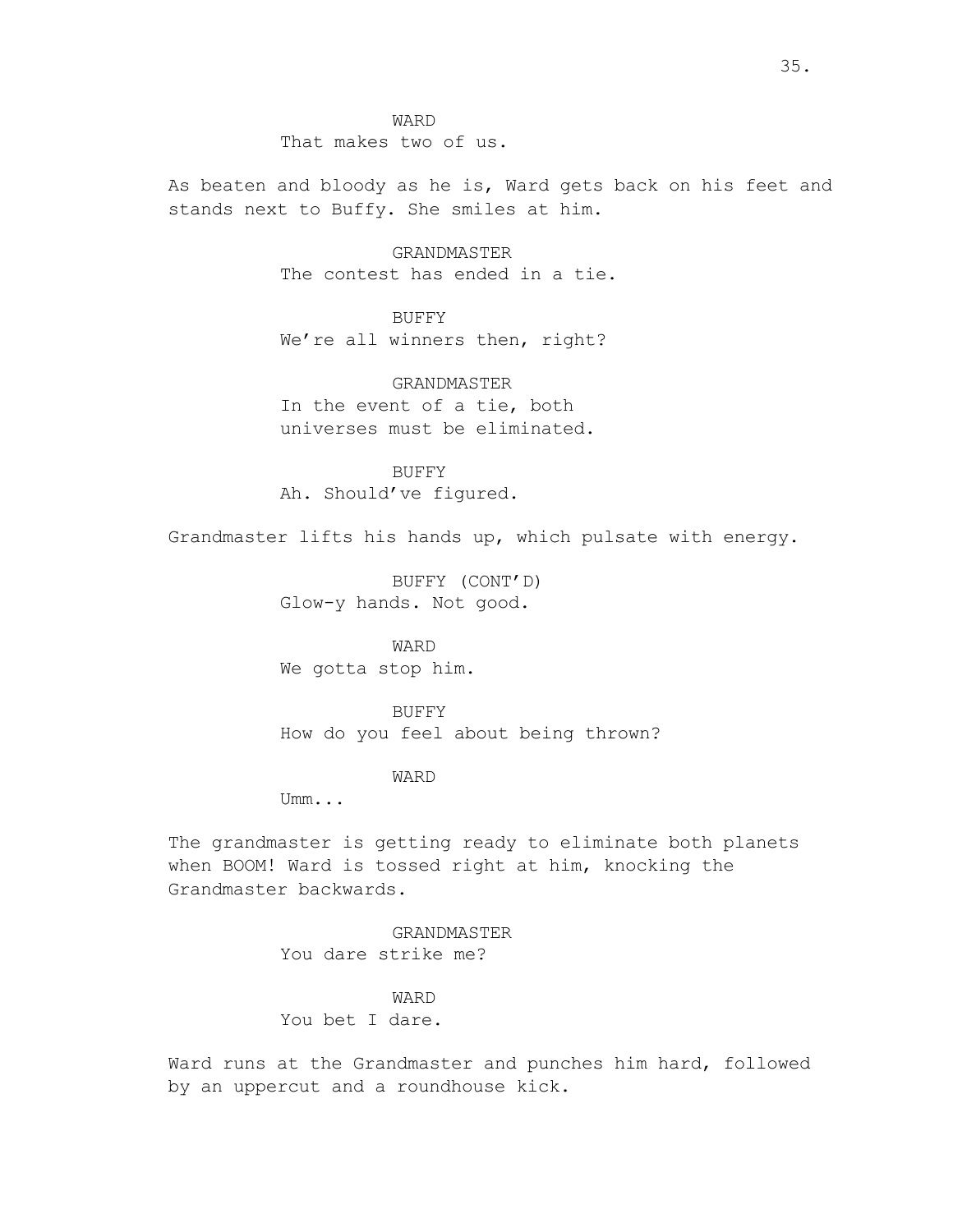Buffy watches from below. She looks down at the scythe in her hands and gets an idea.

Above, the Grandmaster grabs Ward by the neck.

GRANDMASTER Foolish mortal! Does your puny mind fail to comprehend?

Buffy gets a running start and uses her scythe like a pole vault to launch herself off the ground.

> GRANDMASTER (CONT'D) (To Ward) You are fighting a God.

Buffy comes flying in and kicks the Grandmaster to the floor.

BUFFY (To the Grandmaster) Wouldn't be the first time.

WARD Thanks for the save.

BUFFY No biggie. Part of the whole Slayer thing.

The Grandmaster points his energized fist at Buffy.

WARD Buffy, look out!

Ward pushes Buffy aside and takes the blast, knocking him unconscious.

Buffy puts up her guard, ready for battle.

BUFFY All right, Blue. Game on.

Buffy punches the Grandmaster.

She kicks him.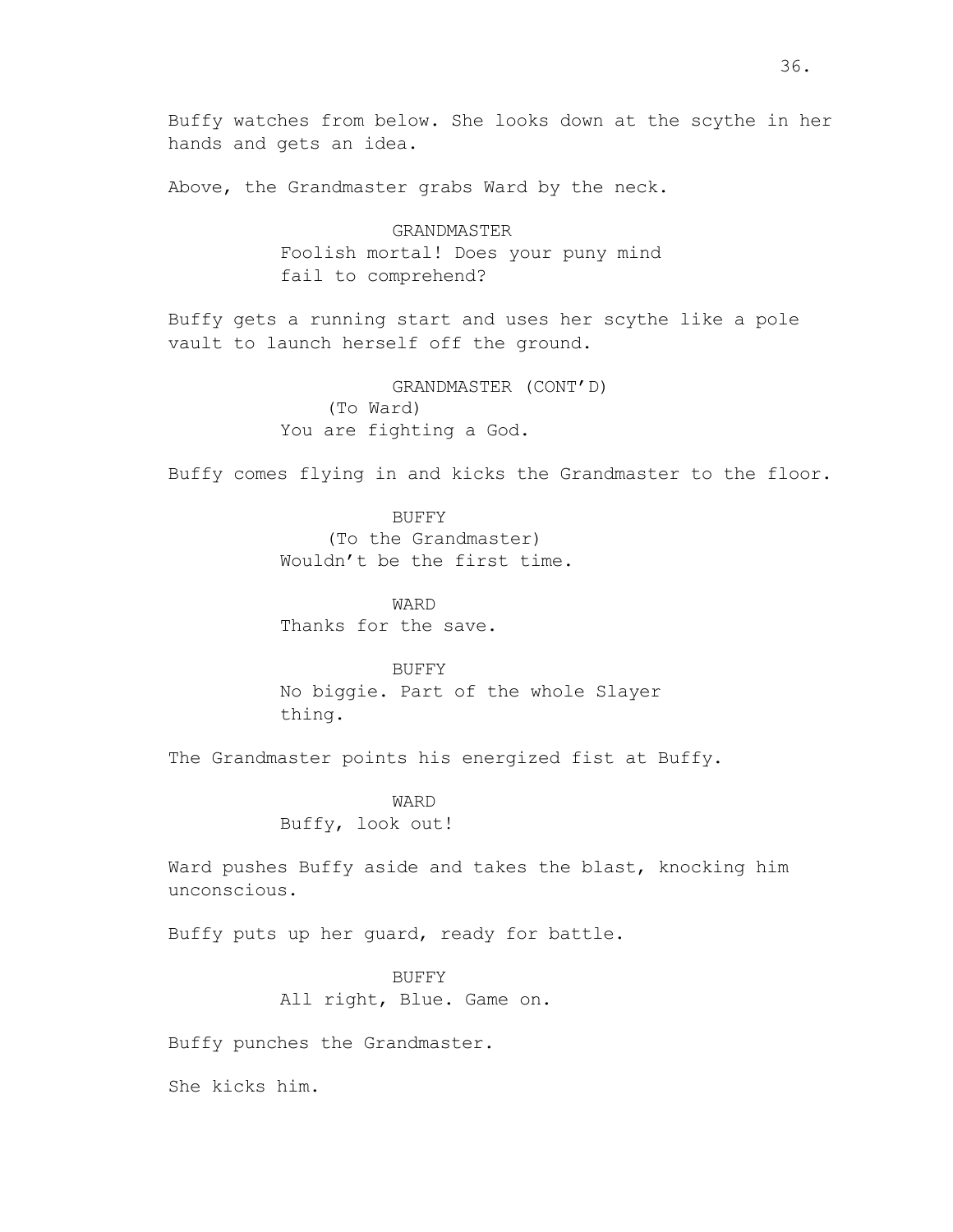She dodges an energy blast, and roundhouse kicks the Grandmaster in the face.

It's clear that Buffy has the advantage until the Grandmaster unleashes a full body blast of energy, knocking Buffy to the ground.

# GRANDMASTER

Enough of this!

The Grandmaster lifts his hands up in the air, ready to end both universes.

> GRANDMASTER (CONT'D) Your worlds exist NO MORE!

The energy surges a bit, but nothing happens.

GRANDMASTER (CONT'D)

No more!

His energy hands start to flicker.

GRANDMASTER (CONT'D) This... This can not be...

BUFFY Hey, it's okay. I heard it happens to a lot of guys.

GRANDMASTER My power. It's fading.

FITZ (O.C.) That's right, it is.

On the arena level is a levitating Willow, Simmons, Fitz, and a newly-awaken May.

> SIMMONS Courtesy of a little good oldfashioned magic.

> > WILLOW

And science.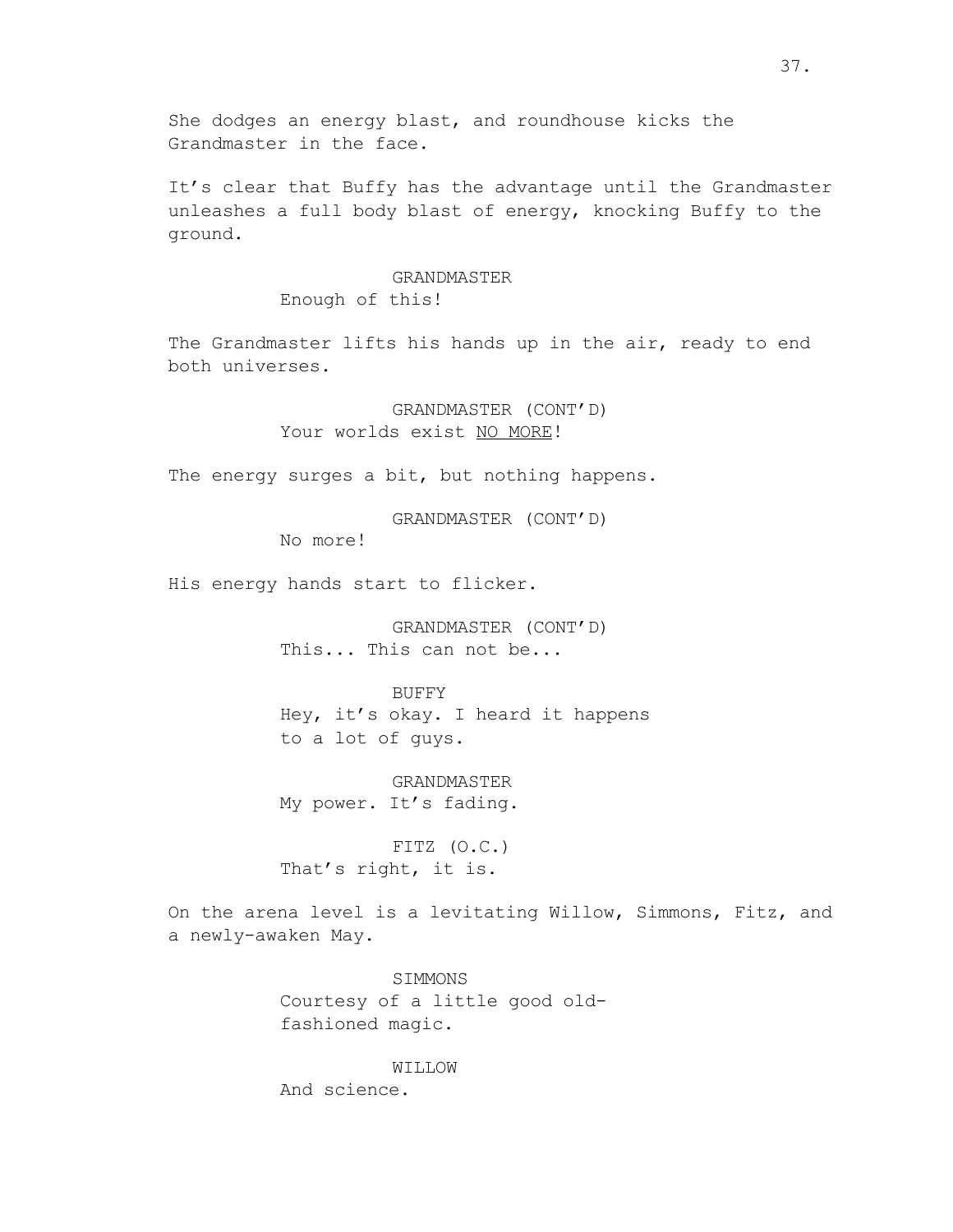The Grandmaster flies down into the arena, furious, heading straight toward the group.

> GRANDMASTER How dare you? Do you know who you're--

# WILLOW (Calmly) Sleep.

The Grandmaster immediately drops to the floor, asleep.

Buffy watches from above.

BUFFY Well, that was easy.

INT. ALIEN ARENA - LATER

Spike and Xander place a sleeping Grandmaster against the wall while Willow finishes teleporting Skye and Dawn, the last of the group, back to the arena.

### SPIKE

I don't know about you all, but I've had enough bloody death matches for the next hundred years.

#### XANDER

I second that complaint.

Nearby, Caulson is talking to the scientists.

#### CAULSON

And you're sure he's no longer a threat?

#### SIMMONS

Yes, sir.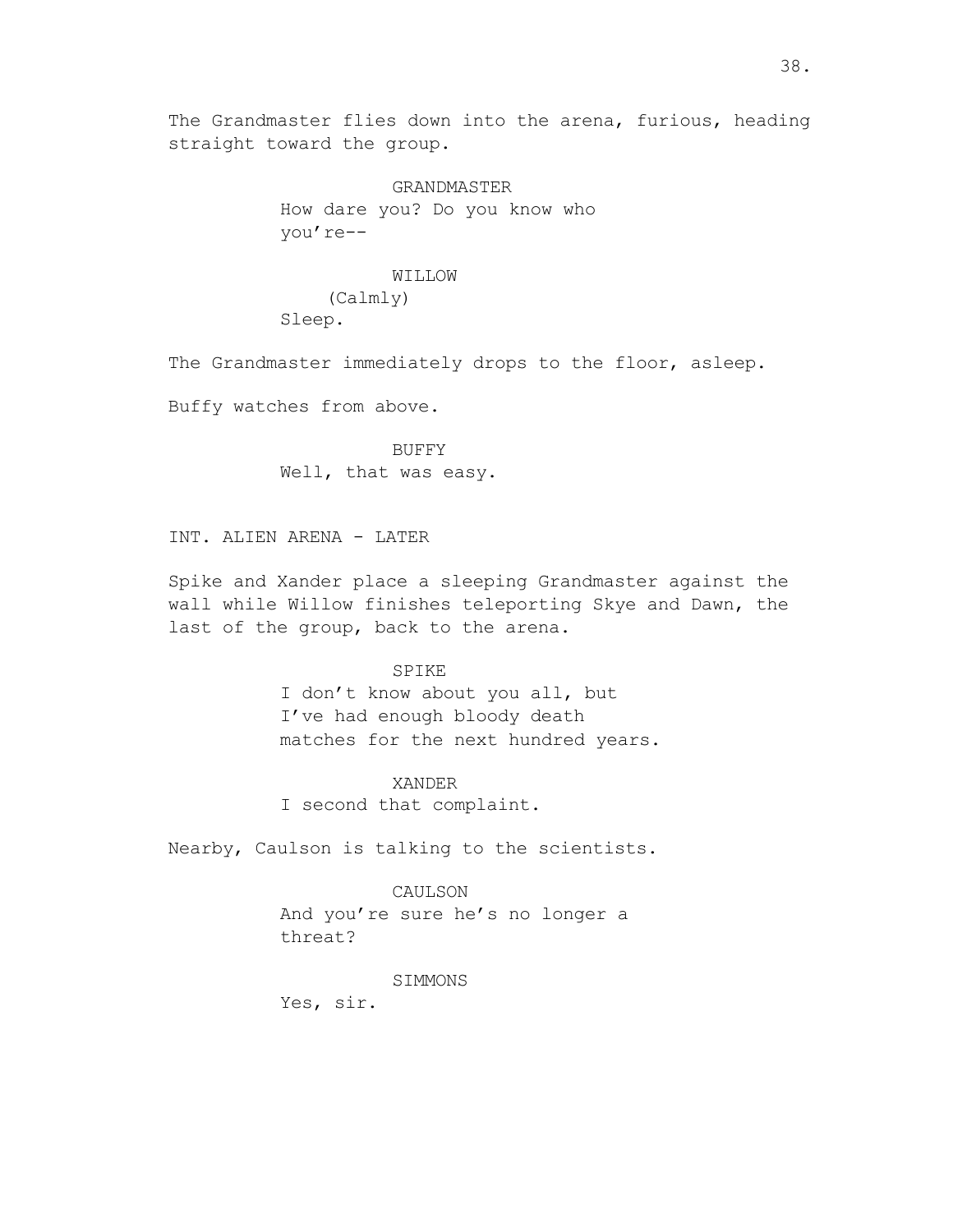### FITZ

We've managed to cut off all crossdimensional connection between this world and any other.

MAY So how are we getting back home?

### WILLOW

That would be me. I can teleport everyone back to their home dimension using the magic I absorbed in your world.

# MAY

(To Willow) I guess I should apologize about before.

WILLOW I guess you should.

Willow smiles.

May smiles back.

### SKYE

(To Dawn) Seriously, girl. If you're in my neck of the inter-dimensional woods, hit me up!

## DAWN

Totally.

Skye and Dawn hug.

#### XANDER

All's well that ends without planetwide destruction, I guess.

The Buffy crew and S.H.I.E.L.D. agents start to cluster together into their respective groups.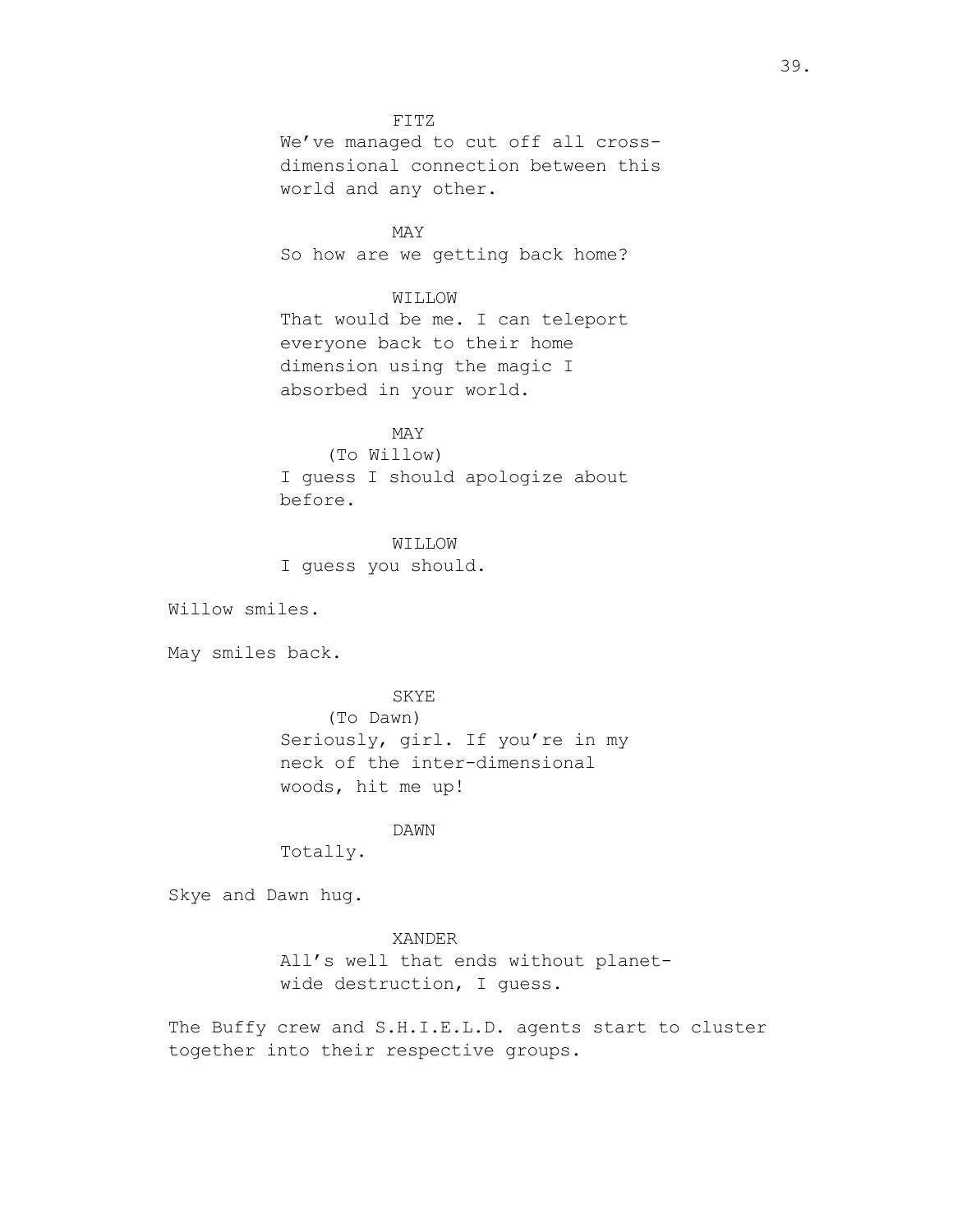Ward, by now, is on his feet again and nursing one hell of a headache.

> BUFFY Hey, Mr. Specialist.

Buffy approaches Ward.

WARD No thanks needed. All in a day's--

Buffy kisses him, passionately, epically. All eyes turn to them. A few jaws even hit the floor.

When the kiss finishes, Buffy walks back to her group.

BUFFY (Quoting THE OUTSIDERS) Stay gold, pony boy.

XANDER

Dear God, I've created a monster.

Willow gets ready to cast her spell.

WILLOW

Okey, dokey. Here goes nothing.

The spell is cast.

FLASH TO WHITE.

## END OF ACT FOUR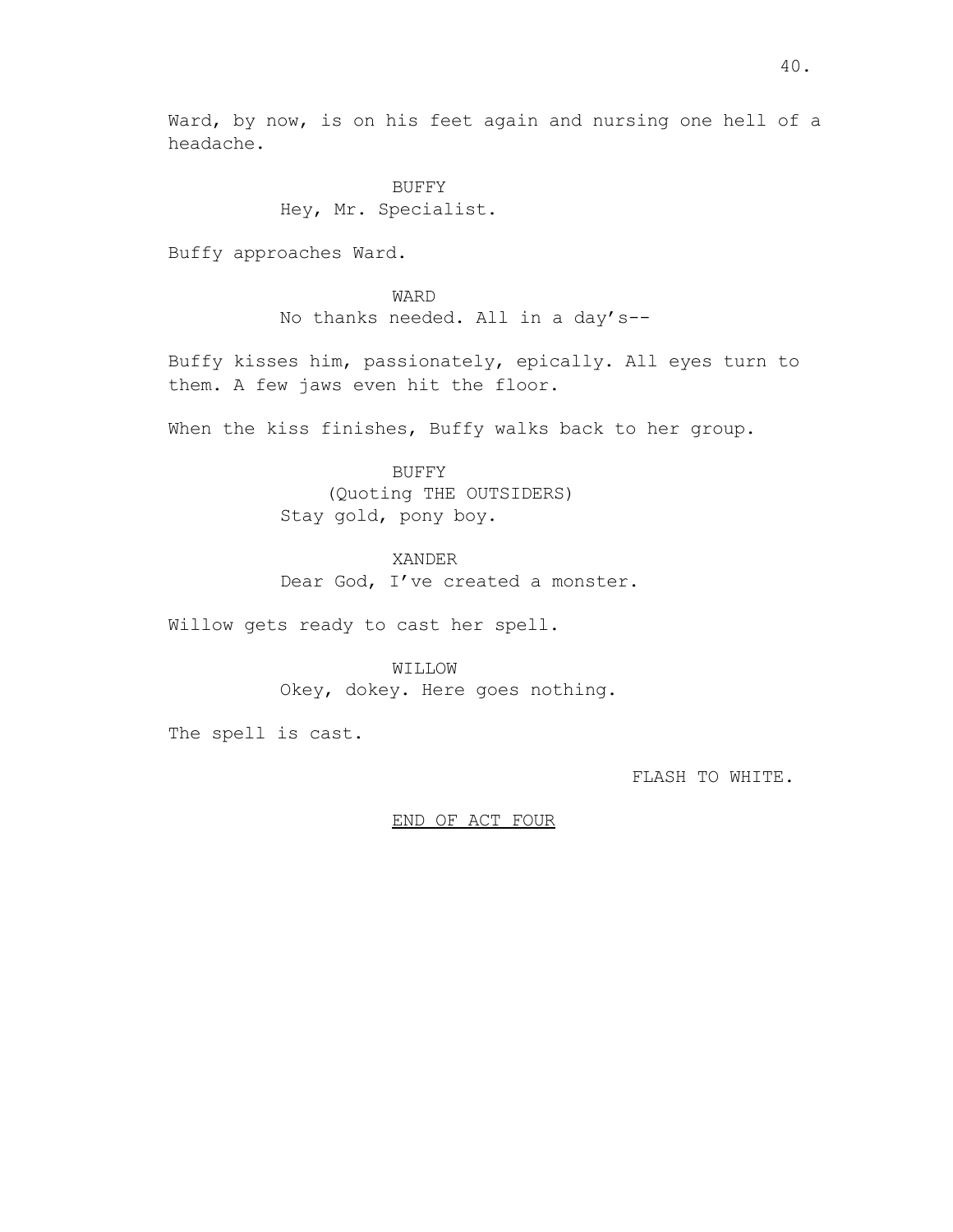TAG

INT. GLOBEMASTER - DAY

The entire S.H.I.E.L.D. group, minus Caulson, is waiting in the ready room. Each is passing the time differently: Skye is on her iPod, Simmons and Fitz are reviewing data on their iPad, Ward is sketching in a notebook, and May... May is just standing there.

Caulson finally comes in.

# CAULSON

All right, people. I just finished my de-briefing with Fury, and I can't say he's too pleased to learn about another hostile alien race.

MAY That makes all of us.

#### CAULSON

He also said our orders are to return to the temple and finish our original mission.

SKYE Yay! Back to the shooting!

CAULSON May, lay in the course. The rest of you, get ready. ETA is 40 minutes.

Caulson exits, and the others start to follow. Skye approaches Ward after the others have left.

SKYE

I'm sorry.

WARD Excuse me?